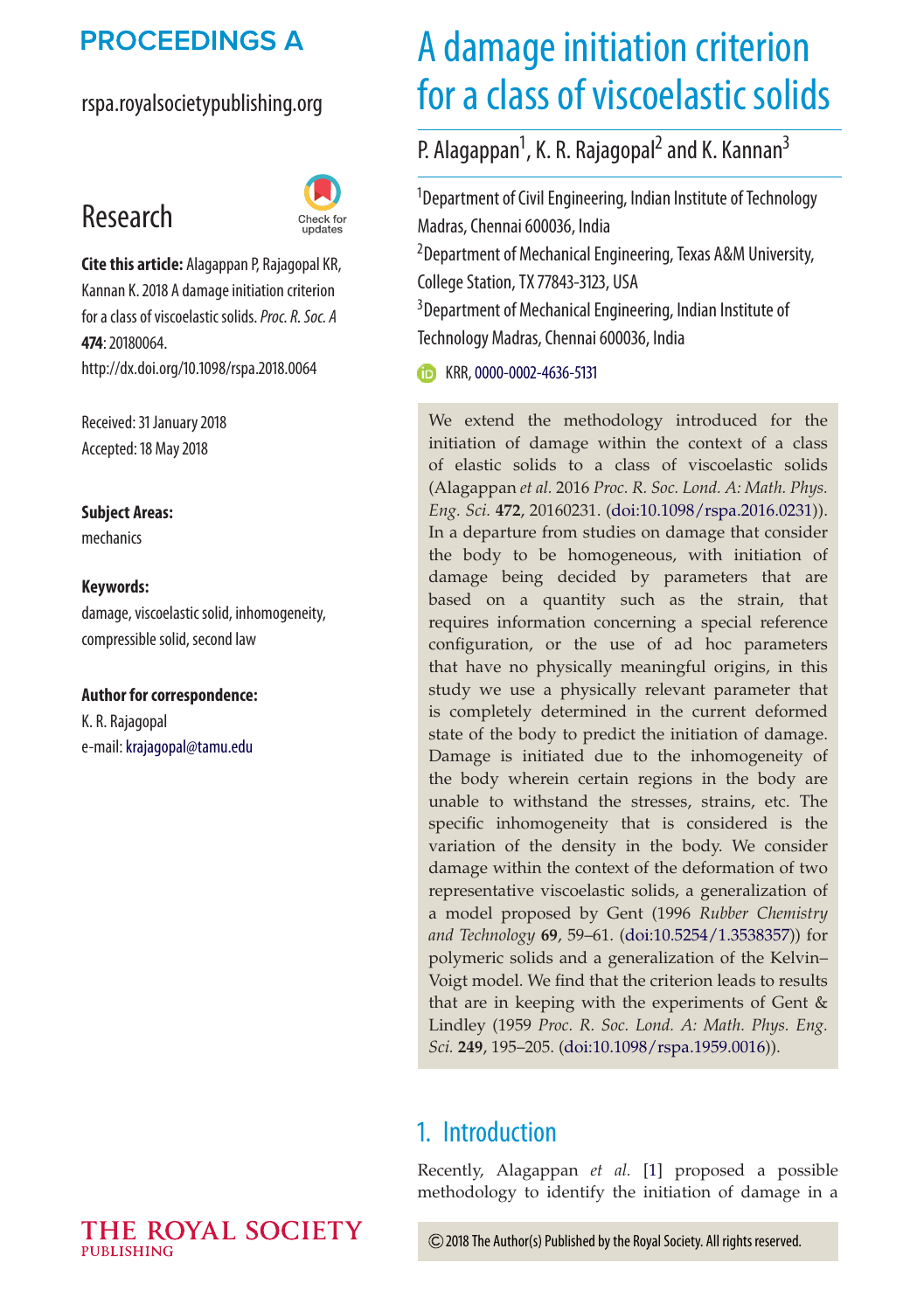class of elastic bodies. The criterion that they came up with, which we shall discuss in more detail later, merely identifies the onset of damage and does not apply to the evolution and progression of damage leading ultimately to the failure of the body. By failure we mean the inability of the body to carry out its intended purpose, which from a purely mechanical perspective invariably implies the inability to carry the applied loads. Once a material is damaged, the constitutive relation by means of which its response is specified before damage becomes inoperative and a new constitutive relation needs to be put into place. While a composite constitutive relation that describes the response of the material both before and after the initiation of damage can be specified, some new parameters have to be identified that come into play after the onset of damage that determine how the damage progresses. In the literature pertinent to damage, one often finds the use of 'damage parameters', scalar, vector or tensor in character that evolve as the damage unfolds. In many instances, there is no clear physical meaning given to such 'damage parameters', and when one can in fact attribute physical meaning it usually depends on knowledge and information from some reference configuration, which one is not aware of, in which the body was free of stress or strain. More importantly, the body that is undergoing damage is invariably treated as a homogeneous body and herein lies the main drawback of most approaches to damage.<sup>1</sup> It would be appropriate to point out that the recent study by Puglisi & Saccomandi [\[7\]](#page-17-1) is relevant to the current work in that in their study of the Gent model, the response exhibits a non-uniformity that occurs in the limit of infinite loading. But such a response is not what we refer to as 'damage'; to us 'damage' is the deterioration in the load-carrying capacity that occurs at a finite load. The study of Puglisi & Saccomandi [\[7\]](#page-17-1) also provides an explanation for the Mullins effect which is observed in rubber-like materials, but to explain this phenomenon they introduce a 'damage' parameter which satisfies a rate equation and is allowed to take values between 0 and 1, but this is precisely what we want to avoid, the use of a 'damage' parameter without any clear physical underpinning.

Damage invariably occurs as a consequence of the inhomogeneity of the body under consideration, at a location wherein there is some structural defect at the microscopic scale which weakens the body at that particular place. While this microscopic structural defect could take various forms, for certain classes of polymeric materials this might be a consequence of the value of the mass density of the polymer or the density of the cross-links or the density of the elastic strands or a combination of these quantities, which comprises the polymer network. These quantities are related (see Bueche [\[8\]](#page-17-2) and Langley [\[9\]](#page-17-3)). In this study, we use the mass density of the polymer as the variable to characterize and diagnose the onset and evolution of damage.

In this paper, we are only concerned with pinpointing the inception of damage in a class of viscoelastic materials. We consider a class of compressible bodies whose material properties change with density. Thus, if the body is inhomogeneous with the density varying over the extent of the body, then the material properties at different locations would be different. As the body undergoes deformation due to the applied forces, its density changes at different locations and we expect the onset of damage to occur at the location wherein the material properties are such that the damage criterion is met. We postulate that the initiation of damage will occur at the location wherein the derivative of the magnitude of the stress with respect to the stretch becomes negative or when one reaches an inflection point for the norm of the stress versus density during loading (see [\[1\]](#page-17-0) for the rationale for the criterion).

In our previous study, we had looked into the commencement of damage in elastic bodies and compared the predictions of our methodology with the experimental results of Gent & Lindley [\[10\]](#page-17-4) on rubber specimens. Unlike the idealized inhomogeneity that is assumed in our study, their experimental study concerns a real specimen with a random distribution of inhomogeneities. Thus, one cannot expect perfect quantitative agreement with regard to the initiation of damage in the specimen; at best one can expect reasonable quantitative and good qualitative agreement.

<sup>&</sup>lt;sup>1</sup>There have been numerous studies devoted to the issue of damage and it would be impossible to discuss even the salient ones in this paper. One of the early studies concerning damage was carried out by Kachanov [\[2\]](#page-17-5). Copious references to studies regarding damage can be found in the books by Kachanov [\[3\]](#page-17-6), Lemaitre [\[4\]](#page-17-7) and Krajcinovic [\[5\]](#page-17-8). Volokh [\[6\]](#page-17-9) appeals to the notion of a bond energy that needs to be overcome for the initiation of damage.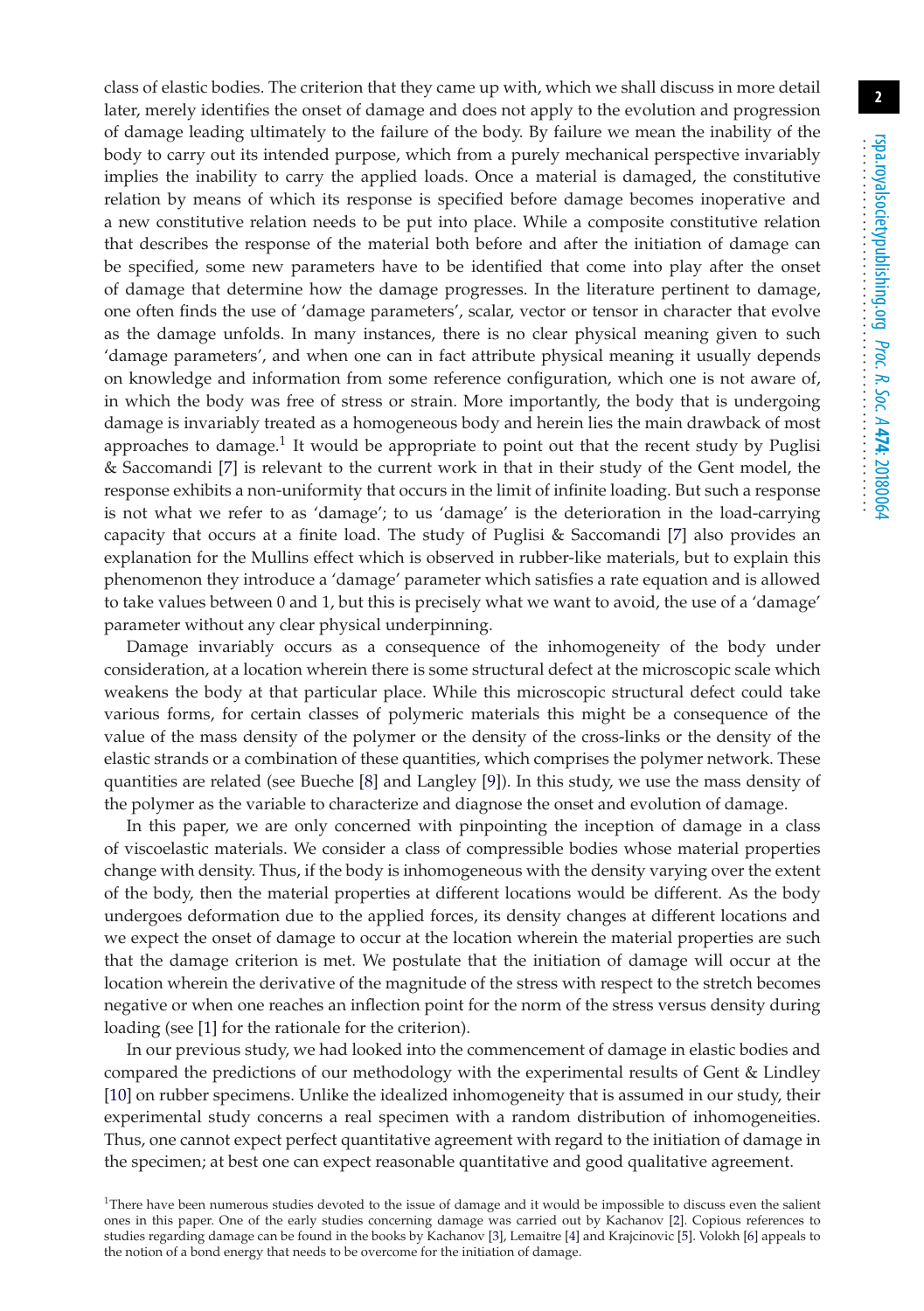In our previous study (see [\[1\]](#page-17-0)), we assumed that rubber could be described by a constitutive relation for elastic bodies. While rubber can and is often assumed to respond like an elastic body in that the dissipation is negligible, natural rubber and especially filled rubbers are viscoelastic. It is the dissipation that is at the heart of phenomena such as the Mullins effect. Thus, it would be reasonable to investigate whether the methodology that we proposed in our earlier study is also applicable to viscoelastic bodies, and in order to determine this we consider the consequences of our methodology when applied to viscoelastic solid models that have been proposed to describe the response of rubber and rubber-like materials. In this study, we evaluate the efficacy of our proposed methodology within the context of two viscoelastic models, one a generalization of a model proposed by Gent [\[11\]](#page-17-10) and the other a generalization of the compressible Kelvin-Voigt model. Some remarks concerning our generalization of the Gent model is warranted. Gent developed a model that describes elastic response and used it to describe the response of rubber. However, the response of rubber is viscoelastic, and hence it is necessary to generalize his model to describe viscoelastic response. In this paper, the generalization is made in such a manner that the generalization is compatible with the demands of thermodynamics. To start with, Gent's model has a complicated structure, hence it is not a surprise that our generalization leads to a very complicated constitutive relation. Our consideration of a generalization of the compressible Kelvin–Voigt model with a much simpler constitutive structure stems from our wanting to ensure that the initiation of the 'damage' that arises is not due to the complicated structure of the generalization of the Gent model. We found that the generalized Kelvin–Voigt model also qualitatively showed the same sort of behaviour as the generalized Gent model.

Gent & Lindley [\[10\]](#page-17-4) found that the specimens were damaged between stretch ratios of 4 and 10, depending on the specimen and this is in qualitative agreement with the results established for the above two models in this paper. We emphasize that our study concerns an ideal body with a single inhomogeneity while the experiments pertain to a random distribution of inhomogeneities. Furthermore, we assume a particular value for the density of the inhomogeneity and this may not necessarily reflect the densities associated with any of the inhomogeneities in the experimental specimen.

We consider a thin square plate of length *L* comprised of a viscoelastic material with a central circular region of radius 0.0001 L wherein the density is significantly smaller than the region external to it. We consider two types of loading, first a ramp [\(figure 2](#page-7-0)*a*) and then a two-step ramp [\(figure 2](#page-7-0)*b*). On being loaded, the square plate stretches and the density starts to change, the change being much more pronounced in the circular region wherein the initial density was lower. We find, as is to be expected, that damage is initiated in this central circular region of lower density. Our results are in keeping with the results that we obtained for the initiation of damage for elastic bodies and the results are once again in good qualitative agreement with the experimental observations of Gent & Lindley [\[10\]](#page-17-4).

The parameter that determines damage, namely the density, is specific to the problem under consideration. For other problems, say involving metals, the parameter could be a quantity that is related to the microstructure, for instance the density of dislocations. The important point to be cognizant of is that damage is mostly a consequence of material inhomogeneity and the nature of the inhomogeneity might depend on the class of materials being considered.

The organization of our paper is as follows. In the next section, we provide a brief introduction to the relevant kinematics. The constitutive relations that we use are introduced in §3, and this is followed by the delineation of the initial-boundary value problem in §4. We devote §5 to a discussion of the results and the final section is devoted to some concluding remarks.

### 2. Kinematics

Let  $\kappa_R(\mathfrak{B})$  and  $\kappa_t(\mathfrak{B})$  denote the reference configuration of the body and the configuration of the body  $\mathcal{B}$  at time *t*, respectively. Let **X** and **x** denote a typical point belonging to  $\kappa_R(\mathcal{B})$  and  $\kappa_t(\mathcal{B})$ , respectively. Let  $\chi_{\kappa}$  be the one to one mapping that assigns each **X** in the reference configuration,  $\kappa_R(\mathfrak{B})$ , to **x** in the current configuration,  $\kappa_t(\mathfrak{B})$ , i.e.  $\mathbf{x} = \chi_{\kappa_R}(\mathbf{X}, t)$ .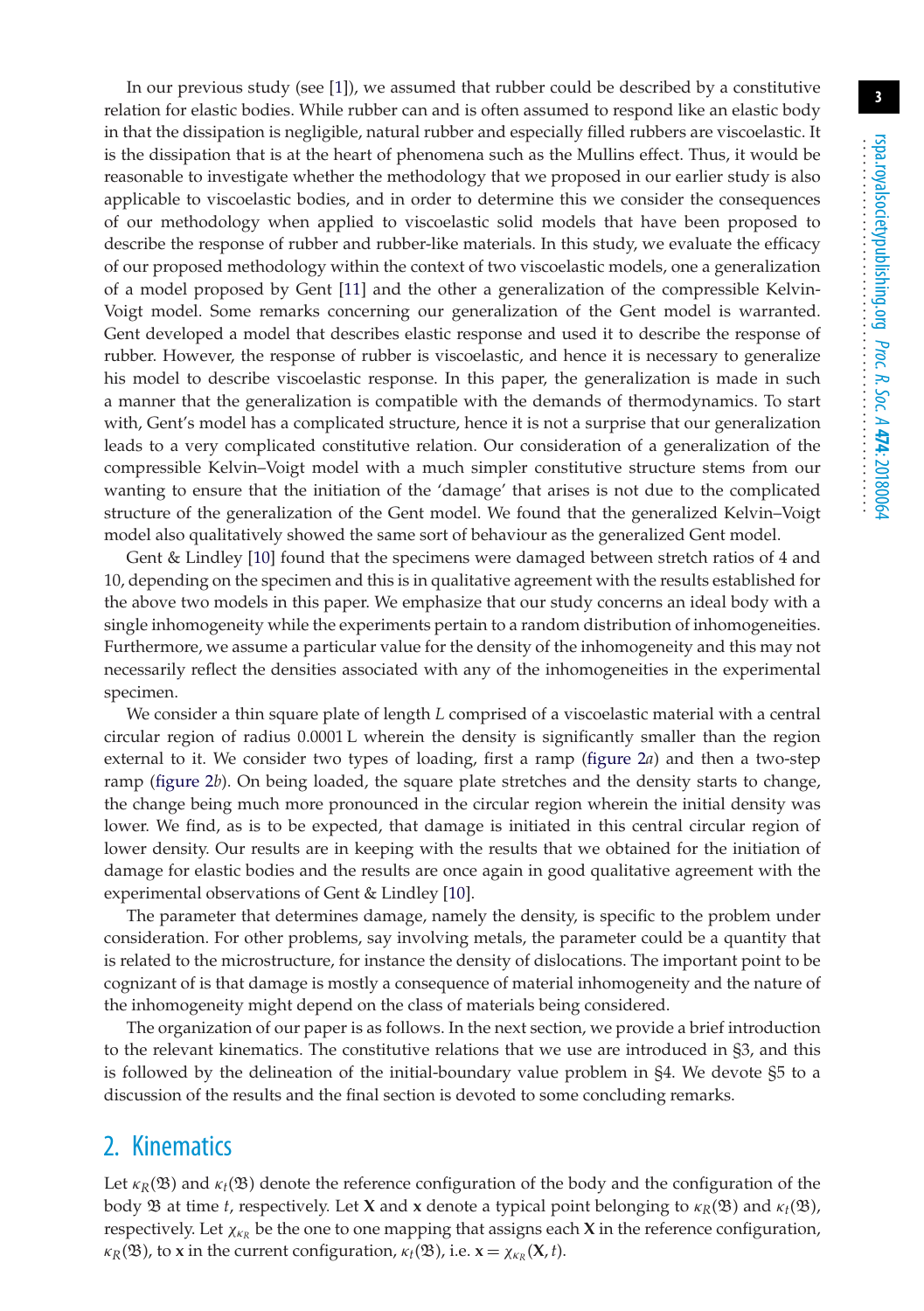We shall assume that  $\chi_{K_R}$  is sufficiently smooth so that all the derivatives that are taken make sense. The velocity **v**, the velocity gradient **L** and the deformation gradient  $\mathbf{F}_{K_p}$  are defined through

$$
\mathbf{v} := \frac{\partial \chi_{\kappa_R}}{\partial t}, \quad \mathbf{L} := \frac{\partial \mathbf{v}}{\partial \mathbf{x}} \quad \text{and} \quad \mathbf{F}_{\kappa_R} := \frac{\partial \chi_{\kappa_R}}{\partial \mathbf{X}}.
$$
 (2.1)

It immediately follows that

$$
\mathbf{L} = \dot{\mathbf{F}}_{\kappa_R} \mathbf{F}_{\kappa_R}^{-1}.
$$

The symmetric part of velocity gradient **D** is given by

$$
D := \frac{1}{2}(L + L^{T}),
$$
\n(2.3)

where  $(.)$ ,  $(.)^{-1}$  and  $(.)^{T}$  are the material time derivative, inverse and transpose of second-order tensor, respectively. The left and right Cauchy–Green tensors  $\mathbf{B}_{K_R}$  and  $\mathbf{C}_{K_R}$  are, respectively, defined through

$$
\mathbf{B}_{\kappa_R} := \mathbf{F}_{\kappa_R} \mathbf{F}_{\kappa_R}^{\mathrm{T}} \quad \text{and} \quad \mathbf{C}_{\kappa_R} := \mathbf{F}_{\kappa_R}^{\mathrm{T}} \mathbf{F}_{\kappa_R}.
$$
 (2.4)

Let  $\kappa_{p(t)}(\mathfrak{B})$  denote the natural configuration<sup>2</sup> corresponding to  $\kappa_t(\mathfrak{B})$ . We can define  $\mathbf{F}_{\kappa_{p(t)}} :=$ ∂**x**/∂**X***P*, where **X***<sup>P</sup>* ∈ κ*p*(*<sup>t</sup>*)(B) corresponds to the point **X**. We can define the corresponding Cauchy– Green tensors through

$$
\mathbf{B}_{\kappa_{p(t)}} := \mathbf{F}_{\kappa_{p(t)}} \mathbf{F}_{\kappa_{p(t)}}^{\mathrm{T}} \quad \text{and} \quad \mathbf{C}_{\kappa_{p(t)}} := \mathbf{F}_{\kappa_{p(t)}}^{\mathrm{T}} \mathbf{F}_{\kappa_{p(t)}}.
$$

The unimodular tensors  $\bar{B}$  and  $\bar{C}$  are defined through

$$
\bar{\bar{\mathbf{B}}}_{K_R} := (\det \mathbf{F}_{K_R}^{-2/3}) \mathbf{B}_{K_R} \text{ and } \bar{\bar{\mathbf{C}}}_{K_R} := (\det \mathbf{F}_{K_R}^{-2/3}) \mathbf{C}_{K_R},
$$
\n
$$
\bar{\bar{\mathbf{B}}}_{K_{p(t)}} := (\det \mathbf{F}_{K_{p(t)}}^{-2/3}) \mathbf{B}_{K_{p(t)}} \text{ and } \bar{\bar{\mathbf{C}}}_{K_{p(t)}} := (\det \mathbf{F}_{K_{p(t)}}^{-2/3}) \mathbf{C}_{K_{p(t)}}
$$

and their corresponding first principal invariants of are  $I_{1_{\kappa_R}} = \text{tr } \bar{\mathbf{B}}_{\kappa_R} = \text{tr } \bar{\mathbf{C}}_{\kappa_R}$ ,  $I_{1_{\kappa_{p(t)}}} = \text{tr } \bar{\mathbf{B}}_{\kappa_{p(t)}} =$  $tr \, \bar{\mathbf{C}}_{\kappa_{p(t)}}^{-1}$ . The tensor  $\mathbf G$  is a mapping between appropriate tangent spaces from  $\bm X$  belonging to  $\kappa_R(\mathfrak B)$ to that at x belonging to  $\kappa_{p(t)}(\mathfrak{B})$ , i.e.  $\mathbf{G} = \mathbf{F}_{\kappa_R \to \kappa_{p(t)}} := \mathbf{F}_{\kappa_{p(t)}}^{-1} \mathbf{F}_{\kappa_R}$ . We define the tensors  $\mathbf{C}_{\kappa_R \to \kappa_{p(t)}}$ ,  $\mathbf{B}_{\kappa_{p(t)}}$  $\mathbf{L}_{\kappa_{n(t)}}$  and  $\mathbf{D}_{\kappa_{n(t)}}$  through

$$
\begin{aligned}\n\mathbf{C}_{\kappa_R \to \kappa_{p(t)}} &:= \mathbf{G}^{\mathrm{T}} \mathbf{G}, \quad \mathbf{B}_{\kappa_{p(t)}} := \mathbf{F}_{\kappa_R} \mathbf{C}_{\kappa_R \to \kappa_{p(t)}} \mathbf{F}_{\kappa_R}^{\mathrm{T}} \\
\mathbf{L}_{\kappa_{p(t)}} &= \dot{\mathbf{G}} \mathbf{G}^{-1}\n\end{aligned} \tag{2.6}
$$

and

$$
\mathbf{D}_{\kappa_{p(t)}} := \frac{1}{2} (\mathbf{L}_{\kappa_{p(t)}} + \mathbf{L}_{\kappa_{p(t)}}^{\mathrm{T}}). \tag{2.7}
$$

Further, we note that the upper convected Oldroyd derivative [\[13\]](#page-17-11) of  $\mathbf{B}_{K_{p(t)}}$  can be related to  $D_{K_n(t)}$  through<sup>3</sup> (see [\[14\]](#page-17-12))

$$
\overline{\mathbf{B}}_{\kappa_{p(t)}} := \dot{\mathbf{B}}_{\kappa_{p(t)}} - \mathbf{L} \mathbf{B}_{\kappa_{p(t)}} - \mathbf{B}_{\kappa_{p(t)}} \mathbf{L}^{\mathrm{T}} = -2 \mathbf{F}_{\kappa_{p(t)}} \mathbf{D}_{\kappa_{p(t)}} \mathbf{F}_{\kappa_{p(t)}}^{\mathrm{T}}.
$$
\n(2.8)

### 3. Constitutive relations

We use the second law of thermodynamics in the form of the reduced energy dissipation equation [\[15\]](#page-17-13), which is given by

$$
\mathbf{T} \cdot \mathbf{D} - \rho \psi = \xi \ge 0,\tag{3.1}
$$

where **T** is the Cauchy stress,  $\psi$  is the specific Helmholtz free energy and  $\xi$  is the rate of dissipation.

<sup>&</sup>lt;sup>2</sup>A detailed discussion of what is meant by a natural configuration can be found in Rajagopal [\[12\]](#page-17-14). For our purpose, it is sufficient to think of the natural configuration as the configuration that the body would attain when all the external stimuli acting on the body in its current configuration at time *t* are removed.

<sup>3</sup>Henceforth, we suppress '*t*' from the subscript.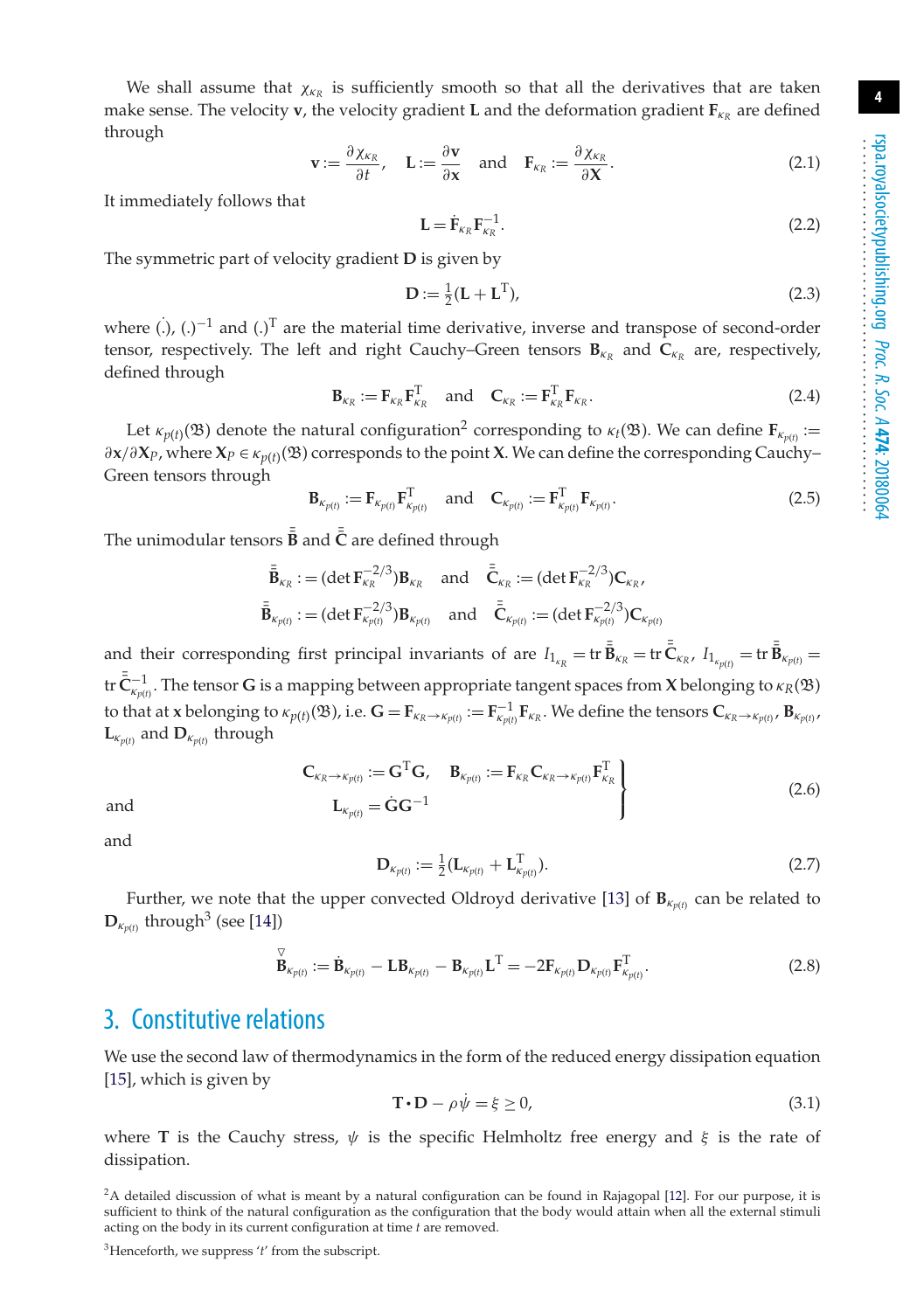The first model we consider is a generalization of a model due to Gent (see [\[11](#page-17-10)[,16\]](#page-17-15)) whose Helmholtz potential  $\psi$  and the rate of dissipation  $\xi$  are of the form

$$
\psi = -\frac{\mu_1(\mathbf{X})}{2\rho_{\kappa_p}} (I_m^{(1)}(\mathbf{X}) - 3) \log \left( 1 - \left( \frac{I_{1\kappa_p} - 3}{I_m^{(1)}(\mathbf{X}) - 3} \right) \right) + \frac{K_1(\mathbf{X})}{2\rho_{\kappa_p}} \left[ I_{3\kappa_p}^{\nu_1(\mathbf{X})} + \frac{1}{I_{3\kappa_p}^{\nu_1(\mathbf{X})}} - 2 \right]
$$

$$
- \frac{\mu_2(\mathbf{X})}{2\rho_{\kappa_R}} (I_m^{(2)}(\mathbf{X}) - 3) \log \left( 1 - \left( \frac{I_{1\kappa_R} - 3}{I_m^{(2)}(\mathbf{X}) - 3} \right) \right) + \frac{K_2(\mathbf{X})}{2\rho_{\kappa_R}} \left[ I_{3\kappa_R}^{\nu_2(\mathbf{X})} + \frac{1}{I_{3\kappa_R}^{\nu_2(\mathbf{X})}} - 2 \right] \tag{3.2}
$$

and

$$
\xi = \eta_0(\mathbf{X})(\mathbf{D}_{\kappa_p} \cdot \mathbf{D}_{\kappa_p} - \frac{1}{3} (\text{tr } \mathbf{D}_{\kappa_p})^2) + \eta_1(\mathbf{X})(\text{tr } \mathbf{D}_{\kappa_p})^2, \tag{3.3}
$$

where  $\mu_1(X)$ ,  $\mu_2(X)$  and  $K_1(X)$ ,  $K_2(X)$  are the shear and bulk moduli,  $I_m^{(1)}$ ,  $I_m^{(2)}$  are the stretch limits,  $ν_1$ ,  $ν_2$  are the volumetric exponents and  $η_0$ ,  $η_1$  are shear and bulk viscosities and  $I_{3\kappa_R} = \det F_{\kappa_R}$ ,  $I_{3\kappa_p} = \det \mathbf{F}_{\kappa_p}$  are the invariants.

Substituting equations (3.2) in (3.1), we have

$$
\left\{\mathbf{T} - \left(\frac{\mu_1(\mathbf{X})}{(\det \mathbf{F}_{k_p})}\frac{1}{(1 - ((I_{1k_p} - 3)/(I_m^{(1)}(\mathbf{X}) - 3)))}\det(\bar{\mathbf{B}}_{k_p}) + \frac{K_1(\mathbf{X})\nu_1(\mathbf{X})}{\det \mathbf{F}_{k_p}}\left[\mathbf{I}_{3k_p}^{\nu_1(\mathbf{X})} - \frac{1}{I_{3k_p}^{\nu_1(\mathbf{X})}}\right]\mathbf{I} + \frac{\mu_2(\mathbf{X})}{(\det \mathbf{F}_{k_R})}\frac{1}{(1 - ((I_{1k_R} - 3)/(I_m^{(2)}(\mathbf{X}) - 3)))}\det(\bar{\mathbf{B}}_{k_R}) + \frac{K_2(\mathbf{X})\nu_2(\mathbf{X})}{\det \mathbf{F}_{k_R}}\left[\mathbf{I}_{3k_R}^{\nu_2(\mathbf{X})} - \frac{1}{I_{3k_R}^{\nu_2(\mathbf{X})}}\right]\mathbf{I}\right)\right\}\cdot\mathbf{D} + \mathbf{A}\cdot\mathbf{D}_{k_p} = \xi(\mathbf{B}_{k_p}, \mathbf{D}_{k_p}),
$$
\n(3.4)

where dev (**A**) represents the deviatoric part of a second-order tensor **A**.

A sufficient condition for the equation (3.4) to be satisfied is

$$
\mathbf{T} = \frac{\mu_1(\mathbf{X})}{\det \mathbf{F}_{\kappa_p}} \frac{1}{(1 - ((I_{1\kappa_p} - 3)/(I_m^{(1)}(\mathbf{X}) - 3)))} \operatorname{dev}(\bar{\mathbf{B}}_{\kappa_p}) + \frac{K_1(\mathbf{X})\nu_1(\mathbf{X})}{\det \mathbf{F}_{\kappa_p}} \left[ I_{3\kappa_p}^{\nu_1(\mathbf{X})} - \frac{1}{I_{3\kappa_p}^{\nu_1(\mathbf{X})}} \right] \mathbf{I} + \frac{\mu_2(\mathbf{X})}{\det \mathbf{F}_{\kappa_R}} \frac{1}{(1 - ((I_{1\kappa_R} - 3)/(I_m^{(2)}(\mathbf{X}) - 3)))} \operatorname{dev}(\bar{\mathbf{B}}_{\kappa_R}) + \frac{K_2(\mathbf{X})\nu_2(\mathbf{X})}{\det \mathbf{F}_{\kappa_R}} \left[ I_{3\kappa_R}^{\nu_2(\mathbf{X})} - \frac{1}{I_{3\kappa_R}^{\nu_2(\mathbf{X})}} \right] \mathbf{I}
$$
(3.5)

and

$$
\mathbf{A} \cdot \mathbf{D}_{\kappa_p} = \xi(\mathbf{B}_{\kappa_p}, \mathbf{D}_{\kappa_p}),
$$
\n(3.6)

where

$$
A = \frac{\mu_1(X)}{\det F_{\kappa_p}} \frac{1}{(1 - ((I_{1\kappa_p} - 3)/(I_m^{(1)}(X) - 3)))} \det(\bar{B}_{\kappa_p})
$$
  
+ 
$$
\frac{\mu_1(X)}{2 \det F_{\kappa_p}} (I_m^{(1)}(X) - 3) \log \left(1 - \left(\frac{I_{1\kappa_p} - 3}{I_m^{(1)}(X) - 3}\right)\right) I
$$
  
+ 
$$
\frac{K_1(X)\nu_1(X)}{2 \det F_{\kappa_p}} \left[ I_{3\kappa_p}^{\nu_1(X)} - \frac{1}{I_{3\kappa_p}^{\nu_1(X)}} \right] I - \frac{K_1(X)\nu_1(X)}{2 \det F_{\kappa_p}} \left[ I_{3\kappa_p}^{\nu_1(X)} + \frac{1}{I_{3\kappa_p}^{\nu_1(X)}} - 2 \right] I.
$$

The equation (3.6) places restrictions on  $\mathbf{B}_{K_p}$  and  $\mathbf{D}_{K_p}$ . The latter evolves in such a way that  $\xi$ is maximized subject to the constraint in equation (3.6). Following Rajagopal & Srinivasa [\[14\]](#page-17-12), we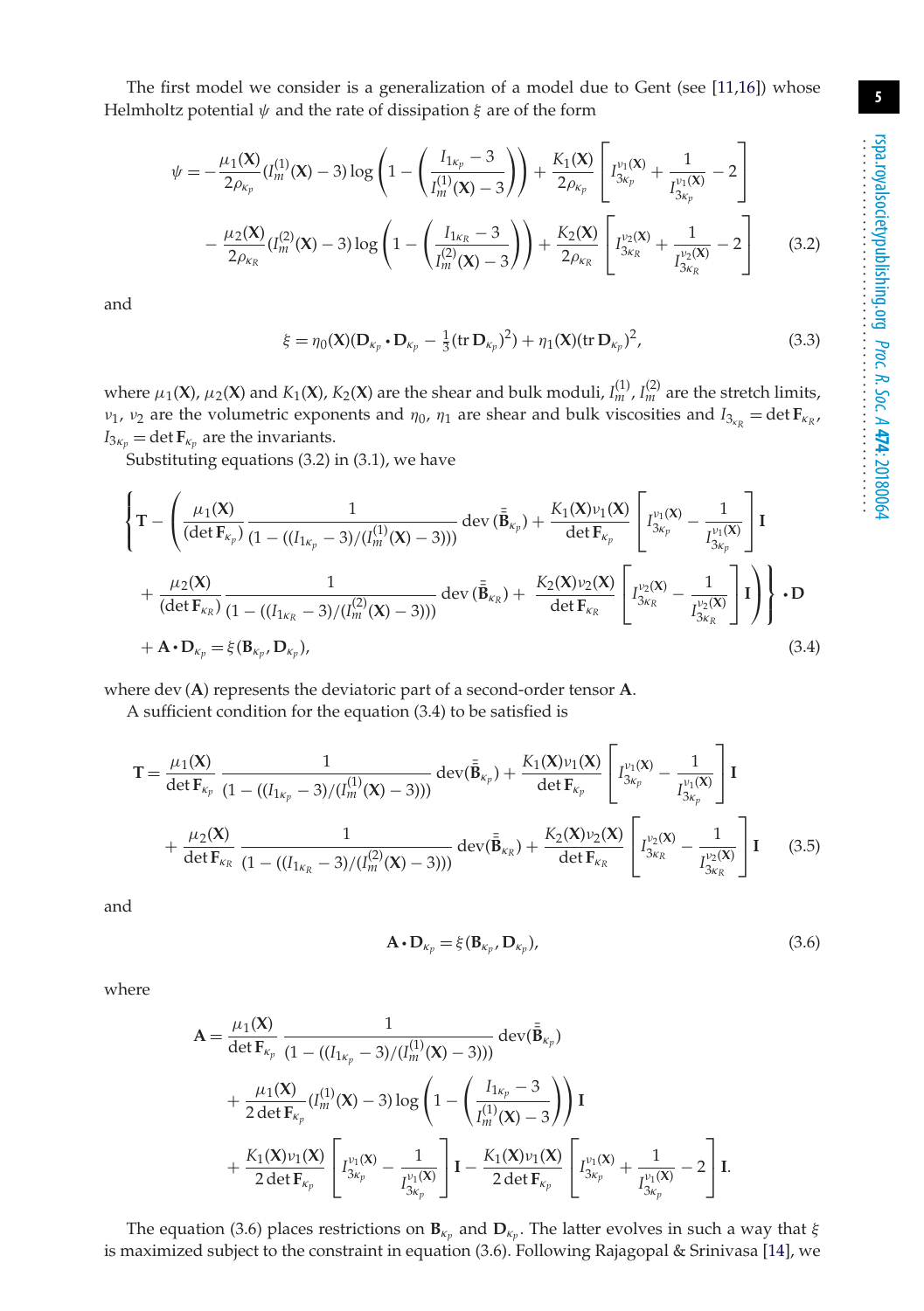maximize the rate of dissipation in equation (3.3) subject to the constraints in equation (3.6) by varying  $D_{\kappa_p}$ , for fixed  $B_{\kappa_p}$ . For this, we maximize the auxiliary function  $\hat{\xi}$ , which is defined by

$$
\hat{\xi} = \xi + \lambda (\xi - \mathbf{A} \cdot \mathbf{D}_{\kappa_p}), \tag{3.7}
$$

where  $\lambda$  is the Lagrange multiplier. Now, setting

$$
\frac{\partial \hat{\xi}}{\partial \mathbf{D}_{\kappa_p}} = 0,\tag{3.8}
$$

we get

$$
\frac{1+\lambda}{\lambda} = \frac{1}{2}.\tag{3.9}
$$

Using equations (3.8) and (3.9) , we have

$$
\mathbf{D}_{\kappa_p} + \left(\frac{\eta_1}{\eta_0} - \frac{1}{3}\right) \frac{\text{tr}\left(\mathbf{A}\right)}{3\eta_1} \mathbf{I} = \frac{\mathbf{A}}{\eta_0}.\tag{3.10}
$$

We assume the material is isotropic, hence we can choose configurations such that  $\mathbf{F}_{k_p} =$ **V**<sub>κ*p*</sub>, where  $V_{K_p}$  is the right stretch tensor in the polar decomposition  $F_{K_p} = V_{K_p} R_{K_p}$ . Now premultiplying and post-multiplying equation (3.10) by  $V_{\kappa_p}$  and using (2.8), we have the following evolution equation:

$$
\mathbf{B}_{\kappa_p} + 2 \frac{\mathbf{B}_{\kappa_p}}{\eta_0} \left( \text{dev}(\mathbf{A}) + \frac{\eta_0}{9\eta_1} \text{tr}(\mathbf{A}) \mathbf{I} \right) = \mathbf{0}.
$$
 (3.11)

Note that the Cauchy stress vanishes when the deformation gradient  $\mathbf{F}_{K_R}$  and  $\mathbf{F}_{K_p}$  are I. We nondimensionalize the constitutive equations using the characteristic length scale '*L*' and modulus  $K_1: u = L\bar{u}$ ,  $v = L\bar{v}$ ,  $w = L\bar{w}$ ,  $t = t_0\bar{t}$  and  $T = K_1\bar{T}$ . The deformation gradient  $\mathbf{F}_{K_n}$  is non-dimensional: but to be consistent in our notation, we denote it with an over bar. The final non-dimensionalized Cauchy stress is given by

$$
\bar{\mathbf{T}} = \frac{\mu_1(\mathbf{X})}{K_0 \det \bar{\mathbf{F}}_{\kappa_p}} \frac{1}{(1 - ((\bar{I}_{1\kappa_p} - 3)/(I_m^{(1)}(\mathbf{X}) - 3)))} \det(\bar{\mathbf{B}}_{\kappa_p}) + \frac{K_1(\mathbf{X}) \nu_1(\mathbf{X})}{K_0 \det \bar{\mathbf{F}}_{\kappa_p}} \n\left[ \bar{I}_{3\kappa_p}^{\nu_1(\mathbf{X})} - \frac{1}{\bar{I}_{3\kappa_p}^{\nu_1(\mathbf{X})}} \right] \mathbf{I} + \frac{\mu_2(\mathbf{X})}{K_0 \det \bar{\mathbf{F}}_{\kappa_R}} \frac{1}{(1 - ((\bar{I}_{1\kappa_R} - 3)/(I_m^{(2)}(\mathbf{X}) - 3)))} \n\det(\bar{\mathbf{B}}_{\kappa_R}) + \frac{K_2(\mathbf{X}) \nu_2(\mathbf{X})}{K_0 \det \bar{\mathbf{F}}_{\kappa_R}} \left[ \bar{I}_{3\kappa_p}^{\nu_2(\mathbf{X})} - \frac{1}{\bar{I}_{3\kappa_R}^{\nu_2(\mathbf{X})}} \right] \mathbf{I}
$$
\n(3.12)

and the non-dimensionalized evolution equation is as follows:

$$
\overline{\mathbf{\tilde{B}}}_{\kappa_p} + M \overline{\mathbf{\tilde{B}}}_{\kappa_p} \left( \text{dev}(\overline{\mathbf{A}}) + \frac{\eta_0}{9\eta_1} \text{tr } \overline{\mathbf{A}} \right) \mathbf{I} = \mathbf{0}, \tag{3.13}
$$

where

$$
M = \frac{2K_0 t_0}{\eta_0} \tag{3.14}
$$

and

$$
\bar{\mathbf{A}} = \frac{\mu_1(\mathbf{X})}{K_0 \det \bar{\mathbf{F}}_{\kappa_p}} \frac{1}{(1 - ((\bar{I}_{1\kappa_p} - 3)/(I_m^{(1)}(\mathbf{X}) - 3)))} \det(\bar{\mathbf{B}}_{\kappa_p}) + \frac{\mu_1(\mathbf{X})}{2K_0 \det \bar{\mathbf{F}}_{\kappa_p}} (I_m^{(1)}(\mathbf{X}) - 3)
$$
\n
$$
\times \log \left( 1 - \left( \frac{\bar{I}_{1\kappa_p} - 3}{I_m^{(1)}(\mathbf{X}) - 3} \right) \right) \mathbf{I} + \frac{K_1(\mathbf{X}) \nu_1(\mathbf{X})}{2K_0 \det \bar{\mathbf{F}}_{\kappa_p}} \left[ \bar{I}_{3\kappa_p}^{\nu_1(\mathbf{X})} - \frac{1}{\bar{I}_{3\kappa_p}^{\nu_1(\mathbf{X})}} \right] \mathbf{I}
$$
\n
$$
- \frac{K_1(\mathbf{X}) \nu_1(\mathbf{X})}{2K_0 \det \bar{\mathbf{F}}_{\kappa_p}} \left[ \bar{I}_{3\kappa_p}^{\nu_1(\mathbf{X})} + \frac{1}{\bar{I}_{3\kappa_p}^{\nu_1(\mathbf{X})}} - 2 \right] \mathbf{I}. \tag{3.15}
$$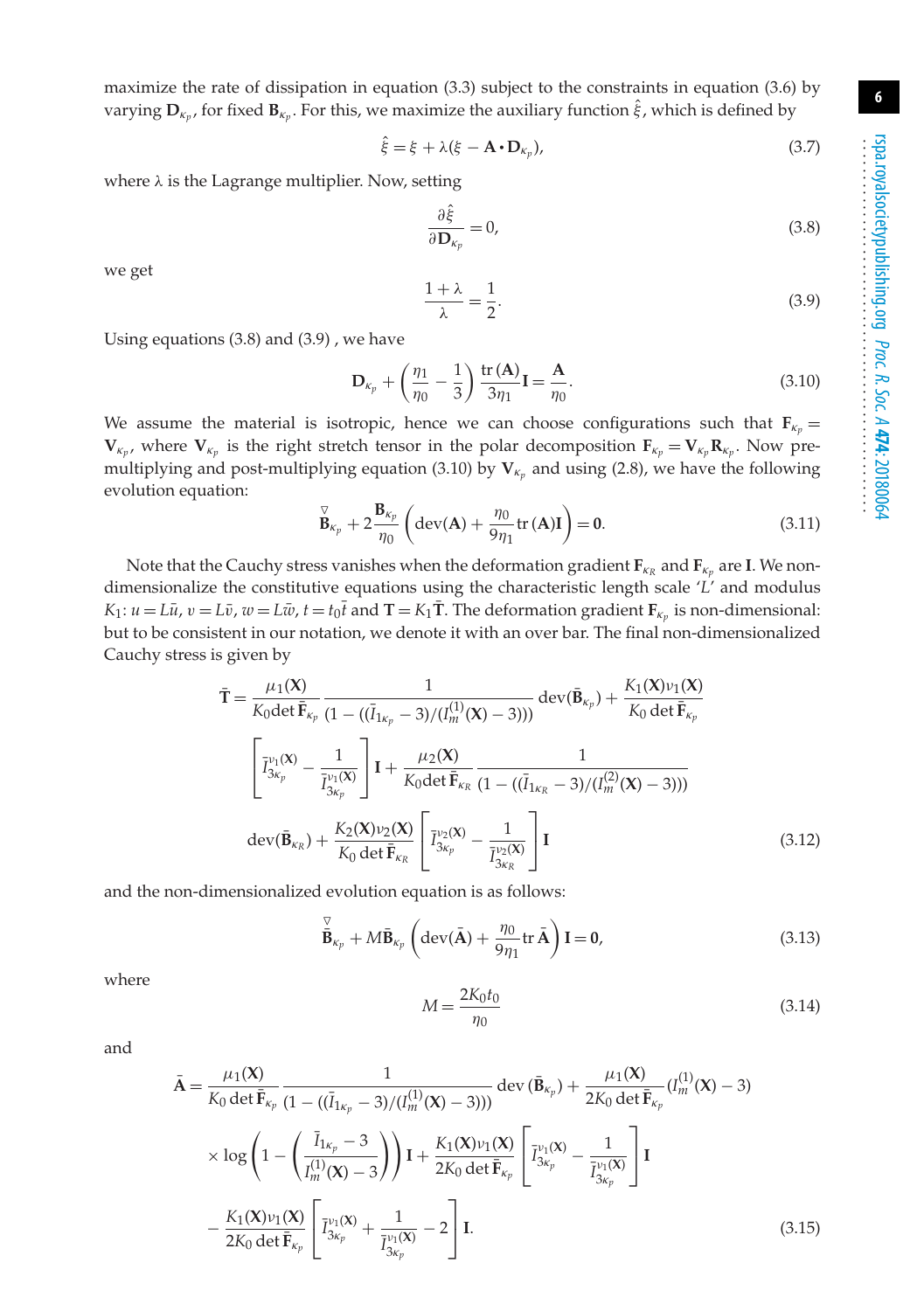Also, in the above equation  $(3.12) K<sub>0</sub>$  is a modulus that is related to the compressibility of the body. The constitutive relations characterizing this model are equations (3.12) and (3.13).

The second model we consider in this study is a generalized form of the Kelvin–Voigt model wherein the Cauchy stress is given by

$$
\mathbf{T} = K_0(\mathbf{X}) \frac{(\det \mathbf{F} - 1)}{(\det \mathbf{F})^3} \mathbf{I} + \mu_0(\mathbf{X}) \frac{1}{\det \mathbf{F}} \operatorname{dev}(\bar{\mathbf{B}}) + 2\eta_0(\mathbf{X}) \mathbf{D},
$$

where  $\mu_0(\mathbf{X})$ /det **F** and  $K_0(\mathbf{X})$ /det **F**<sup>3</sup> are the shear and bulk moduli which decrease with increase in det**F**, and  $\eta_0(\mathbf{X})$  is the viscosity.

Similar to the earlier model, non-dimensionalization was carried out using the characteristic scales so that  $u = L\bar{u}$ ,  $v = L\bar{v}$ ,  $w = L\bar{w}$ ,  $t = t_0\bar{t}$  and  $T = K_1\bar{T}$ . The non-dimensionalized Cauchy stress tensor is then given by

$$
\bar{\mathbf{T}} = \frac{K_0(\bar{\mathbf{X}})}{K_1} \frac{(\det(\bar{\mathbf{F}}) - 1)}{(\det \bar{\mathbf{F}})^3} \mathbf{I} + \frac{\mu_0(\bar{\mathbf{X}})}{K_1} \frac{1}{\det \bar{\mathbf{F}}} \det(\bar{\mathbf{B}}) + 2 \frac{\eta_0(\bar{\mathbf{X}})}{t_0 K_1} \bar{\mathbf{D}}.
$$
 (3.16)

### 4. The initial-boundary value problem studied

We consider a thin square plate of side '2*L*'. The reference density is constant over the region external to a small circular region of radius 0.0001 L at the centre of the plate wherein the density is significantly less than in the region external to it. As the variation is over a small region compared to the overall dimension of the plate, [figure 1](#page-7-1) shows only a small portion of the plate. Using symmetry, we consider only one quarter of the plate for analysis.

We assume that, for a thin sheet, the non-dimensionalized displacement components in *X*, *Y* and *Z* are  $u(X, Y, t)$ ,  $v(X, Y, t)$  and  $w(X, Y, Z, t) = Z\phi(X, Y, t)$ , respectively. It has been shown that the *Z* direction displacement is for all practical purposes linear in *Z* based on the three-dimensional study done by Alagappan *et al.* [\[1\]](#page-17-0). Hence, the deformation gradient is given by

$$
\mathbf{F}_{\kappa_R} = \mathbf{I} + \frac{\partial \mathbf{u}(\mathbf{X})}{\partial \mathbf{X}},\tag{4.1}
$$

i.e.

$$
\mathbf{F}_{\kappa_R} = \begin{bmatrix} 1 + \frac{\partial u}{\partial X} & \frac{\partial u}{\partial Y} & 0 \\ \frac{\partial v}{\partial X} & 1 + \frac{\partial v}{\partial Y} & 0 \\ Z \frac{\partial \phi}{\partial X} & Z \frac{\partial \phi}{\partial Y} & 1 + \phi \end{bmatrix} .
$$
 (4.2)

The assumption of linear dependence of *Z* results in the Cauchy stress components,  $\bar{T}_{XZ}$  and  $\bar{T}_{YZ}$  also being linear in *Z* (see [\[1\]](#page-17-0)). Therefore, by selecting an appropriate thickness for the plate, the components  $\bar{T}_{XZ}$  and  $\bar{T}_{YZ}$  will be negligible and from this perspective we can drop these terms. This results in the deformation gradient being only a function of '*X*' and '*Y*', i.e.

∂*u*

$$
\mathbf{F}_{\kappa_R} = \begin{bmatrix} 1 + \frac{\partial u}{\partial X} & \frac{\partial u}{\partial Y} & 0 \\ \frac{\partial v}{\partial X} & 1 + \frac{\partial v}{\partial Y} & 0 \\ 0 & 0 & 1 + \phi \end{bmatrix} .
$$
 (4.3)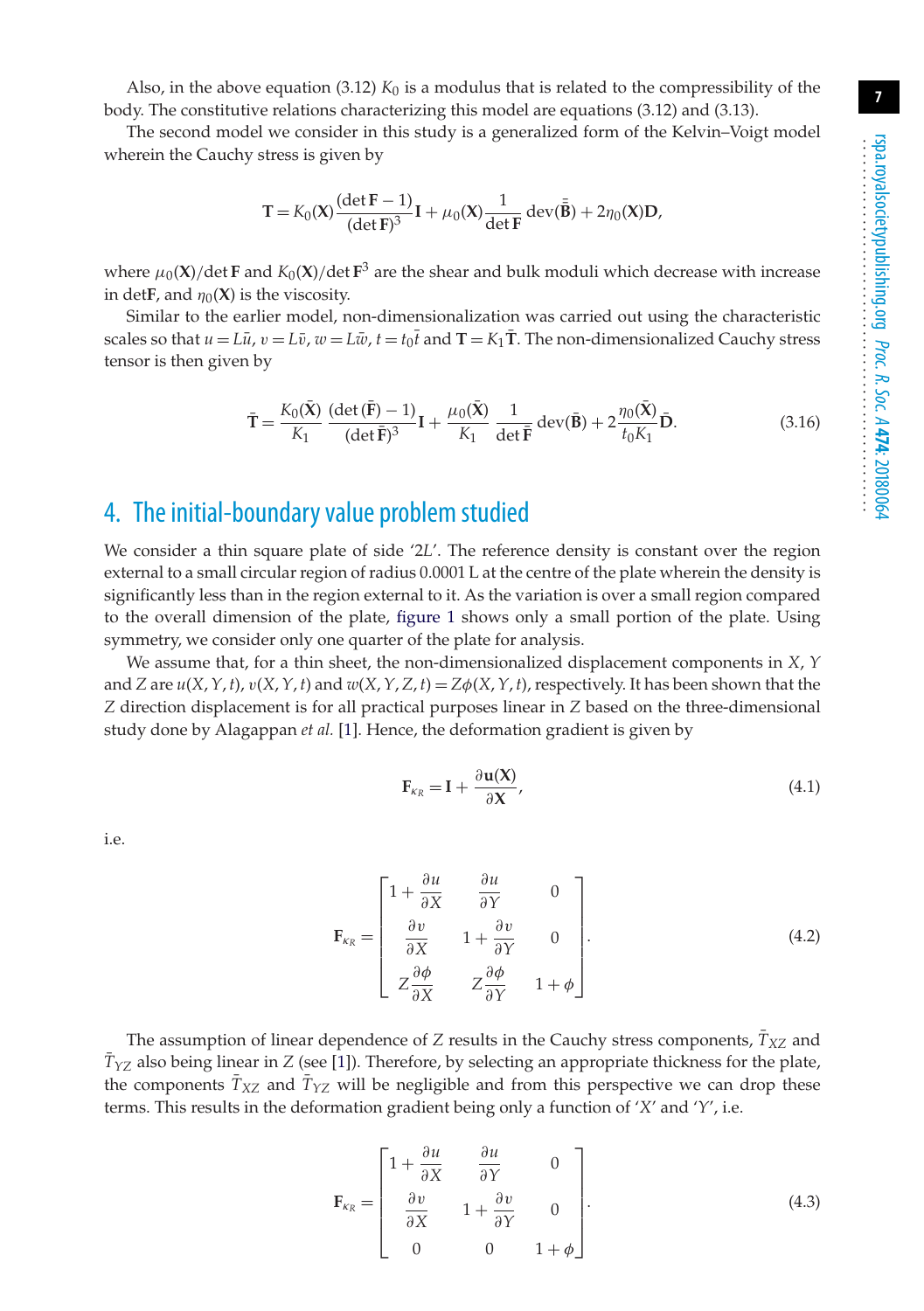<span id="page-7-1"></span>

**Figure 1.** Initial reference density in a square of size 0.001 unit (close-up view). The filled shapes circle and square represents critical points A and B, respectively. (Online version in colour.)

<span id="page-7-0"></span>

**Figure 2.** Loadings. (*a*) One-step loading and (*b*) two-step loading. (Online version in colour.)

#### (a) Loading and boundary condition

The non-dimensionalized length of the plate is taken to be 1. To study the initiation of damage, we consider the plate subjected to bi-axial loading condition. To enforce the boundary conditions, we use the Piola–Kirchhoff stress  $\bar{P}$  which is defined as

$$
\bar{\mathbf{P}} = (\det \bar{\mathbf{F}}_{\kappa_R}) \bar{\mathbf{T}} \bar{\mathbf{F}}_{\kappa_R}^{-T}.
$$
\n(4.4)

The boundary conditions for the bi-axial loading are given by

$$
\bar{P}_{XX}(1, Y, t) = 6.25 \times 10^{-3} t
$$
  
and 
$$
\bar{P}_{YY}(X, 1, t) = 6.25 \times 10^{-3} t
$$

and the symmetry conditions are

$$
u(0, Y, t) = 0 \quad \forall 0 \le Y \le 1 \quad \forall t > 0
$$
  
and 
$$
v(X, 0, t) = 0 \quad \forall 0 \le X \le 1 \quad \forall t > 0.
$$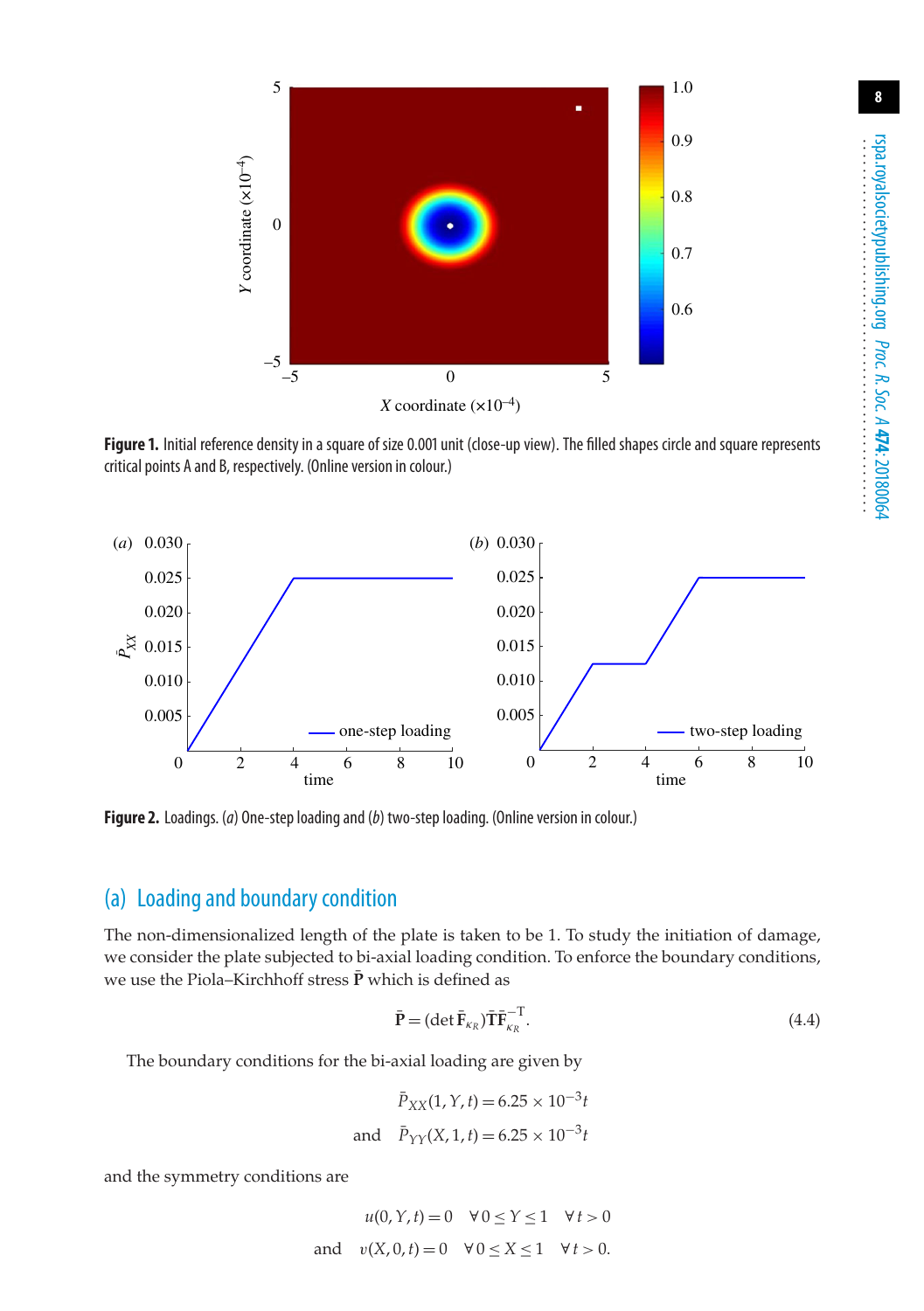The response of the viscoelastic plate is studied also by using one- and two-step loading. The loading condition for one-step loading is

$$
P_{XX}(1, Y, t) = \text{see figure 2a} \quad \forall t > 0
$$
  
and 
$$
\bar{P}_{YY}(X, 1, t) = \text{see figure 2a} \quad \forall t > 0
$$

and the two-step loading is given by

 $\overline{P}_{XX}(1, Y, t)$  = see [figure 2](#page-7-0)*b*  $\forall t > 0$ 

and 
$$
\bar{P}_{YY}(X, 1, t) =
$$
see figure 2b  $\forall t > 0$ 

and the symmetry conditions for one- and two-step loading condition are

$$
u(0, Y, t) = 0 \quad \forall 0 \le Y \le 1 \quad \forall t > 0
$$
  
and 
$$
v(X, 0, t) = 0 \quad \forall 0 \le X \le 1 \quad \forall t > 0.
$$

In this study, we shall ignore inertial effects. The non-dimensional governing equilibrium equation in the absence of body forces is given by

$$
\text{Div }\bar{\mathbf{P}} = \mathbf{0},\tag{4.5}
$$

where  $\bar{P}$  is the first Piola–Kirchhoff stress tensor. The relation between the Cauchy stress and first Piola–Kirchhoff tensor is given by

$$
\bar{\mathbf{P}} = (\det \bar{\mathbf{F}}_{\kappa_R}) \bar{\mathbf{T}} \bar{\mathbf{F}}_{\kappa_R}^{-T}.
$$
\n(4.6)

Here, we adopt the Lagrangian formulation as it is numerically convenient and, in the case of large deformations, it does not involve the use of an evolving geometry to study the governing equations.

#### (b) Generalized Gent model

As  $\mathbf{F}_{\kappa_R}$  is only a function of the coordinates *X* and *Y*, the traction-free condition on the top and the bottom of the sheet reduces to  $\bar{P}_{ZZ} = 0$ .

It follows from the form of  $\mathbf{F}_{K_R}$  that the matrix associated with  $\mathbf{B}_{K_p}$  is given by

$$
\mathbf{B}_{\kappa_p} = \begin{bmatrix} b_1 & b_4 & 0 \\ b_4 & b_2 & 0 \\ 0 & 0 & b_3 \end{bmatrix} . \tag{4.7}
$$

Using equation (3.12) and relation (4.6), the Piola–Kirchhoff stress components for the generalized Gent model are given by

$$
\bar{P}_{XX} = -\left( \left( \alpha_2 \left( \left( \frac{\partial u}{\partial X} + 1 \right) \frac{\partial v}{\partial X} + \left( \frac{\partial v}{\partial Y} + 1 \right) \frac{\partial u}{\partial Y} \right) + \alpha_1 b_4 \right) \frac{\partial u}{\partial Y} \bar{I}_{3\kappa_R} \right) \Big/
$$
\n
$$
\left( \frac{\partial u}{\partial X} \frac{\partial v}{\partial Y} - \frac{\partial u}{\partial Y} \frac{\partial v}{\partial X} + \frac{\partial u}{\partial X} + \frac{\partial v}{\partial Y} + 1 \right)
$$
\n
$$
- \left( \left( \frac{\partial v}{\partial Y} + 1 \right) \left( \alpha_2 \left( \frac{\partial v}{\partial X} \right)^{2/3} - \frac{(2(\partial u/\partial Y^2))}{3} + (w + 1)^{2/3} \right) \right. \left. - \frac{(2(\partial u/\partial X + 1)^2)}{3} + \left( \frac{\partial v}{\partial Y} + 1 \right)^{2/3} \right) - \alpha_3
$$
\n
$$
+ \alpha_1 \left( \frac{b_2}{3} - \frac{(2b_1)}{3} + \frac{b_3}{3} \right) \left[ \bar{I}_{3\kappa_R} \right) \Big/ \left( \frac{\partial u}{\partial X} \frac{\partial v}{\partial Y} - \frac{\partial u}{\partial Y} \frac{\partial v}{\partial X} + \frac{\partial u}{\partial X} + \frac{\partial v}{\partial Y} + 1 \right),
$$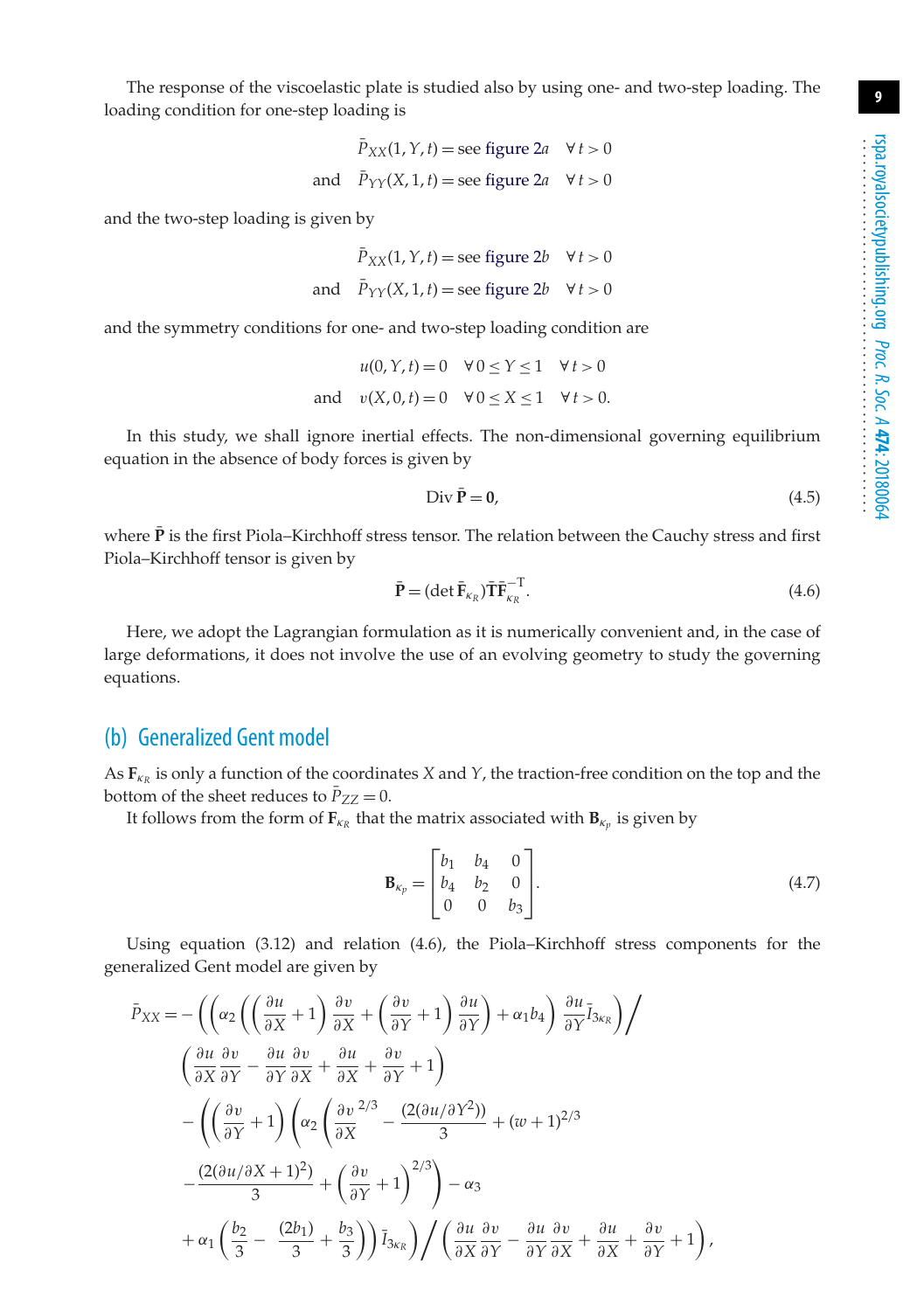**10**

$$
\bar{P}_{YY} = -\left(\left(\alpha_{2}\left(\left(\frac{\partial u}{\partial X} + 1\right)\frac{\partial v}{\partial X} + \left(\frac{\partial v}{\partial Y} + 1\right)\frac{\partial u}{\partial Y}\right) + \alpha_{1}b_{4}\right)\frac{\partial v}{\partial X}\overline{I}_{3\kappa_{R}}\right)\right/ \n\left(\frac{\partial u}{\partial X}\frac{\partial v}{\partial Y} - \frac{\partial u}{\partial Y}\frac{\partial v}{\partial X} + \frac{\partial u}{\partial X} + \frac{\partial v}{\partial Y} + 1\right) \n- \left(\left(\frac{\partial u}{\partial X} + 1\right)\left(\alpha_{2}\left(\frac{\partial u}{\partial Y} - \frac{(2(\partial v/\partial X^{2}))}{3} + (w + 1)^{2/3} + \left(\frac{\partial u}{\partial X} + 1\right)^{2/3} - \frac{(2(\partial v/\partial Y + 1)^{2})}{3}\right)\right) - \alpha_{3} + \alpha_{1} \n\left(\frac{b_{1}}{3} - \frac{(2b_{2})}{3} + \frac{b_{3}}{3}\right)\right)\overline{I}_{3\kappa_{R}}\right)/\left(\frac{\partial u}{\partial X}\frac{\partial v}{\partial Y} - \frac{\partial u}{\partial Y}\frac{\partial v}{\partial X} + \frac{\partial u}{\partial X} + \frac{\partial v}{\partial Y} + 1\right),
$$
\n
$$
\bar{P}_{XY} = \left(\left(\alpha_{2}\left(\frac{\partial v}{\partial X} - \frac{(2(\partial u/\partial Y^{2}))}{3} + (w + 1)^{2/3} - \left(2\left(\frac{\partial u}{\partial X} + 1\right)^{2}\right)\right)\right)\left(3 + \left(\frac{\partial v}{\partial Y} + 1\right)^{2/3}\right) - \alpha_{3} + \alpha_{1}\left(\frac{b_{2}}{3} - \frac{(2b_{1})}{3} + \frac{b_{3}}{3}\right)\right)\frac{\partial v}{\partial X}\overline{I}_{3\kappa_{R}}\right)/\left(\frac{\partial u}{\partial X}\frac{\partial v}{\partial Y} - \frac{\partial u}{\partial Y}\frac{\partial v}{\partial X} + \frac{\partial u}{\partial X} + \frac{\partial v}{\partial Y} + 1\right) \n+ \left(\left(\frac{\partial u}{\partial X} + 1\right)\left(\alpha_{2}\left(\left(\frac{\partial u}{\partial X}
$$

where

$$
\alpha_1 = \frac{\mu_1(\mathbf{X})}{K_0 \det \bar{\mathbf{F}}_{\kappa_p}} \frac{1}{(1 - ((\bar{I}_{1\kappa_p} - 3)/I_m^{(1)}(\mathbf{X}) - 3))},
$$
\n
$$
\alpha_2 = \frac{\mu_2(\mathbf{X})}{K_0 \det \bar{\mathbf{F}}_{\kappa_R}} \frac{1}{(1 - ((\bar{I}_{1\kappa_R} - 3)/I_m^{(2)}(\mathbf{X}) - 3))}
$$
\nand\n
$$
\alpha_3 = \frac{K_1(\mathbf{X}) \nu_1(\mathbf{X})}{K_0 \det \bar{\mathbf{F}}_{\kappa_p}} \left[ \bar{I}_{3\kappa_p}^{v_1(\mathbf{X})} - \frac{1}{\bar{I}_{3\kappa_p}^{v_1(\mathbf{X})}} \right] + \frac{K_2(\mathbf{X}) \nu_2(\mathbf{X})}{K_0 \det \bar{\mathbf{F}}_{\kappa_R}} \left[ \bar{I}_{3\kappa_p}^{v_2(\mathbf{X})} - \frac{1}{\bar{I}_{3\kappa_R}^{v_2(\mathbf{X})}} \right].
$$

The material parameters for the above model are provided in [table 1.](#page-10-0)

### (c) Generalized Kelvin–Voigt model

Equation (3.16) and relation (4.6) are used to obtain the Piola–Kirchhoff stress components, in a procedure similar to that used for determining these components for the generalized Gent model.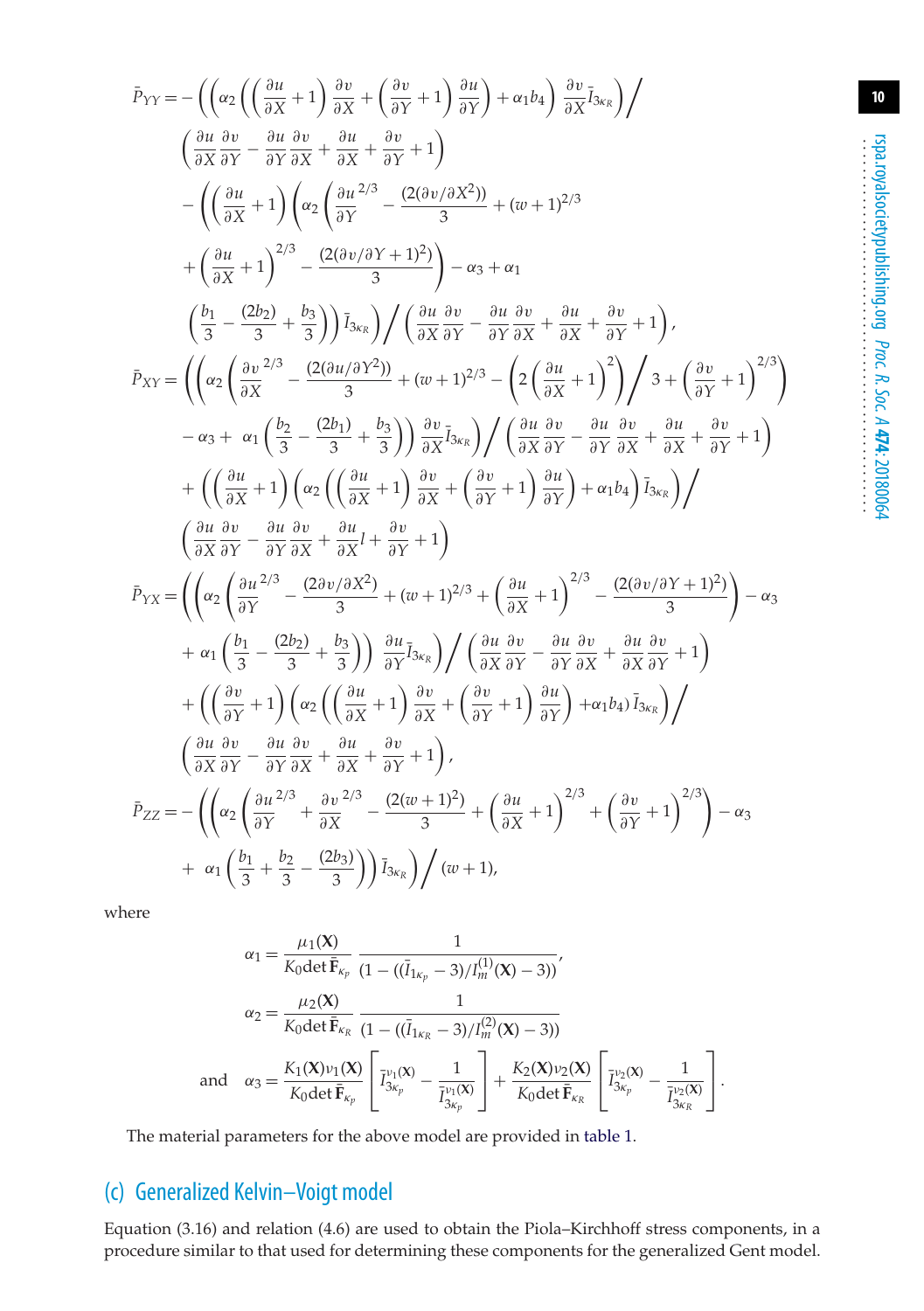**11**

<span id="page-10-1"></span>

**Figure 3.** Variation of material parameters with density. (*a*) Variation of  $v_1$  and  $v_2$  and (*b*) variation of  $I_m^{(1)}$  and  $I_m^{(2)}$ .

| parameter              | value                                        | parameter | value                                                         |
|------------------------|----------------------------------------------|-----------|---------------------------------------------------------------|
|                        | $10^{2} \rho_0$                              | $\mu$     | $10^2 \rho_0$                                                 |
| η                      | 100 $\mu_1$                                  |           | 30 $n_0$                                                      |
| $K_1, K_2$             | fac $*\mu_1$                                 | tac       | 100 $\left(1 - \exp\left(\frac{-8\rho_0}{1000}\right)\right)$ |
| K٥                     |                                              |           |                                                               |
| $\nu_1, \nu_2$         | smoothed piecewise linear function figure 3a |           |                                                               |
| $I_m^{(1)}, I_m^{(2)}$ | smoothed piecewise linear function figure 3b |           |                                                               |

<span id="page-10-0"></span>**Table 1.** Material parameters for generalized Gent model.

<span id="page-10-2"></span>**Table 2.** Material parameters for the Kelvin–Voigt model.



The material parameters for the compressible Kelvin–Voigt model are documented in [table 2.](#page-10-2)

# 5. On the criterion for initiation of damage

Initially, as the stretch increases, the norm of the stress increases monotonically. However, after the body attains a certain stretch, we find that the stress required for continued stretching starts to decrease. The state of stress at which the stress starts to decrease with increasing stretch is the location where the norm of the stress has an inflection point with respect to density. The reason for such a change in the response of the body is, we conjecture, due to the initiation of damage which leads to the need for less norm of the stress to effect the elongation. Based on this idea, Alagappan *et al.* [\[1,](#page-17-0)[17\]](#page-17-16) hypothesized that damage is initiated when the derivative of the norm of the stress with respect to the stretch becomes zero and then starts to become negative. In this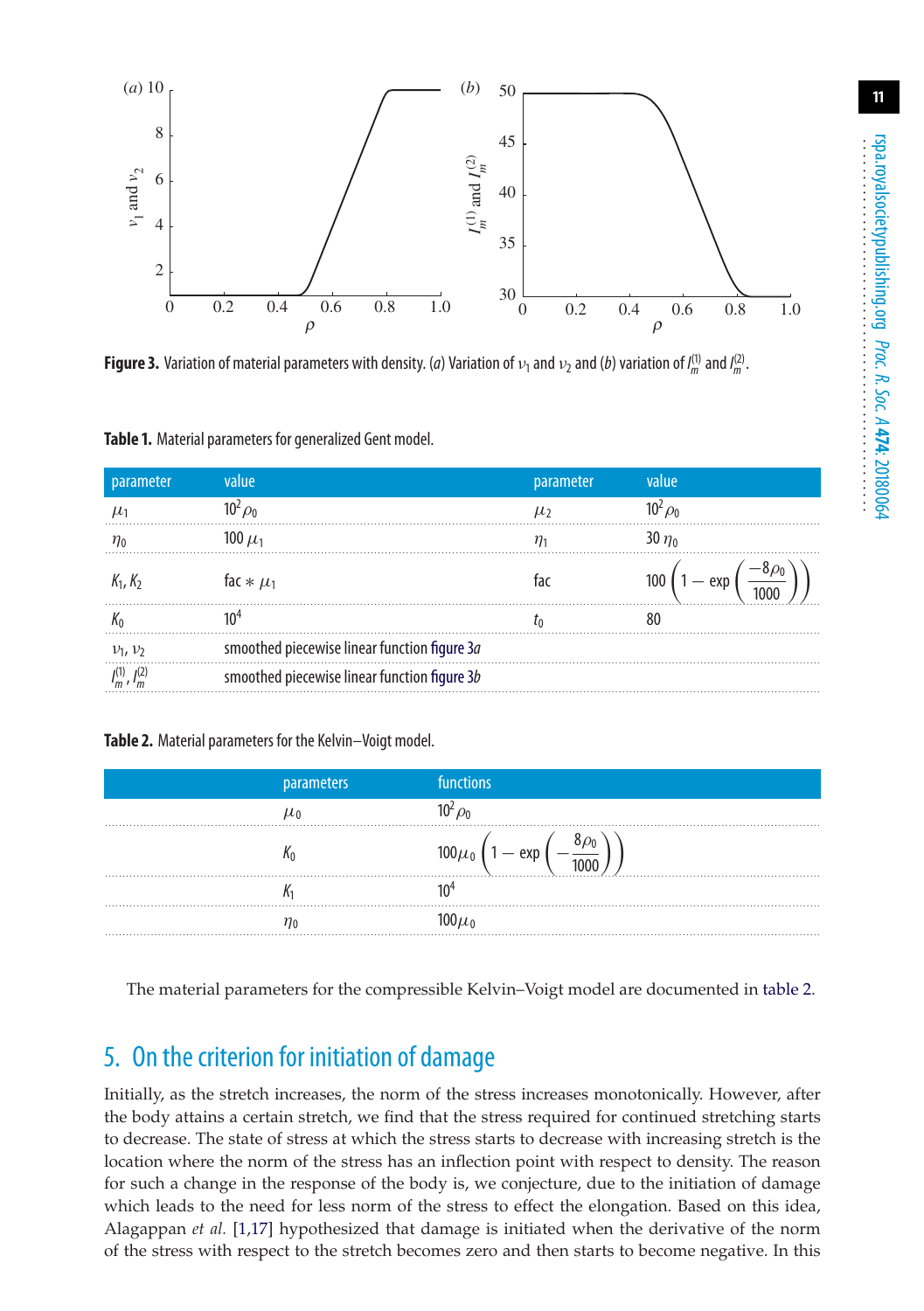<span id="page-11-0"></span>

<span id="page-11-1"></span>**Figure 4.** Variation of the norm of the stress tensor with time.



**Figure 5.** Variation of the norm of the stress tensor with stretch.

study, we find that the same criterion leads to the prediction of the initiation of damage as in the earlier studies by Alagappan *et al.* [\[1,](#page-17-0)[17\]](#page-17-16) for compressible elastic bodies.

### 6. Results and discussion

In this study, two major types of loading conditions, namely ramp (linear with respect to time) and step (one-step and two-step inputs), and two material models, namely the generalized Gent and the generalized Kelvin–Voigt model, are considered. The final non-dimensional equations were solved using COMSOL Multiphysics $\mathcal{F}$  that uses the finite-element technique to solve the system of partial differential equations. The mesh is finer adjacent to the inhomogeneity where there is a large variation in the density in the reference configuration and the mesh is coarser away from the inhomogeneity. Triangular elements were used and their number was fixed to be 8834 based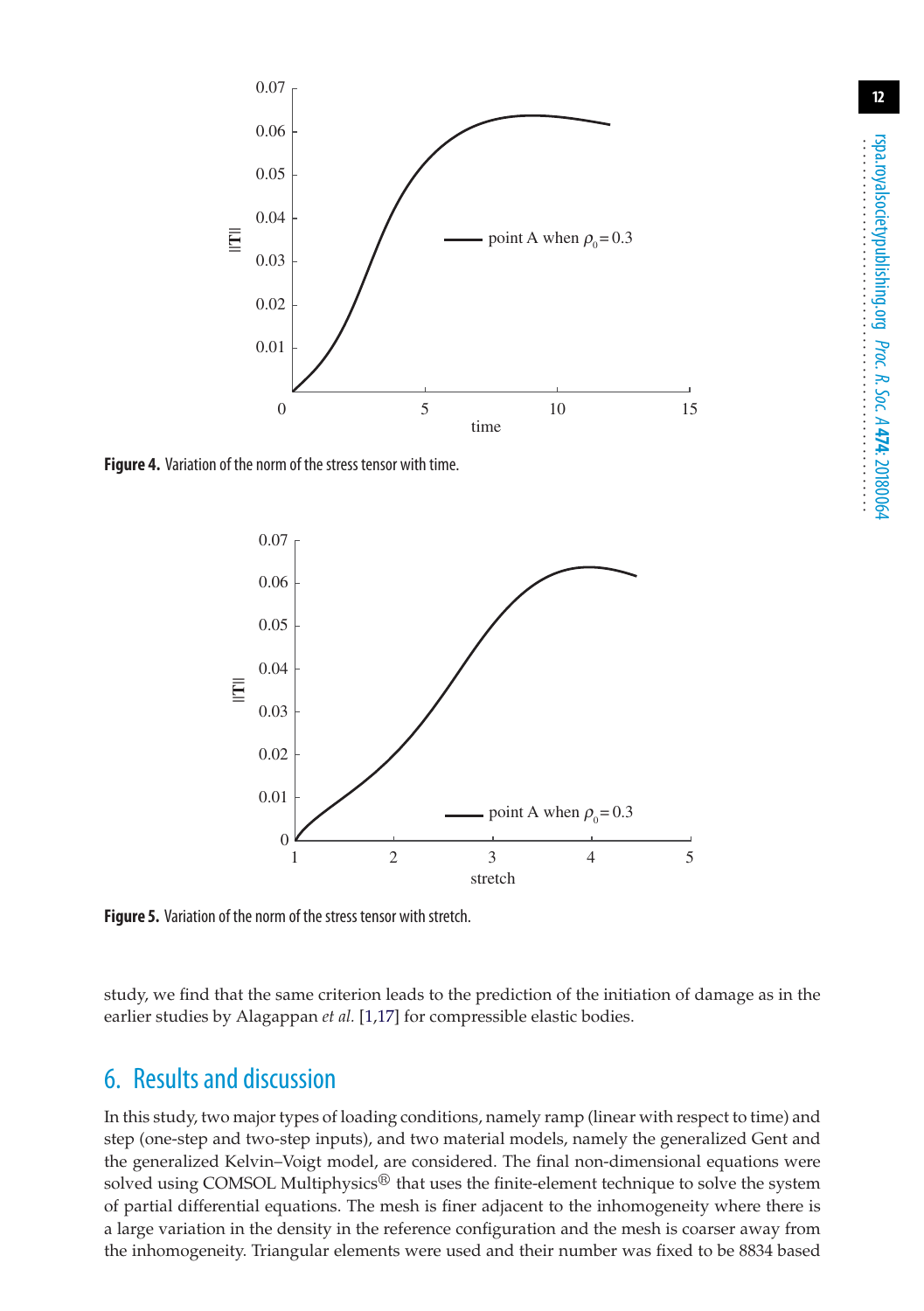<span id="page-12-1"></span>

<span id="page-12-0"></span>**Figure 6.** Variation of the determinant of **F** with time.



**Figure 7.** Variation of the density with time.

on the mesh independence study. The non-dimensional mesh size used in this study corresponds to  $4 \times 10^{-5}$  $4 \times 10^{-5}$  in the finer region and 0.035 in the coarser region. The figures 4[–16](#page-16-0) display the results for these various cases.

### 7. Generalized Gent model subject to ramp loading

Figures [4–](#page-11-0)[7](#page-12-0) show the response at point A (where the density is initially the lowest) of the generalized Gent model subject to ramp loading. It can be observed that the initiation of damage i.e. when the derivative of norm of Cauchy stress with respect to the stretch attaining the value zero, occurs after approximately after 9 units of time at a stretch of approximately 4 which is perfectly in keeping with experimental results(figures [4](#page-11-0) and [5\)](#page-11-1). The corresponding value of det  $\bar{F}$ and current density are 2.6 and 0.115, respectively (figures [6](#page-12-1) and [7\)](#page-12-0). Moreover, the reduction of density at the initiation of damage is 61.67%.

...................................................

**13**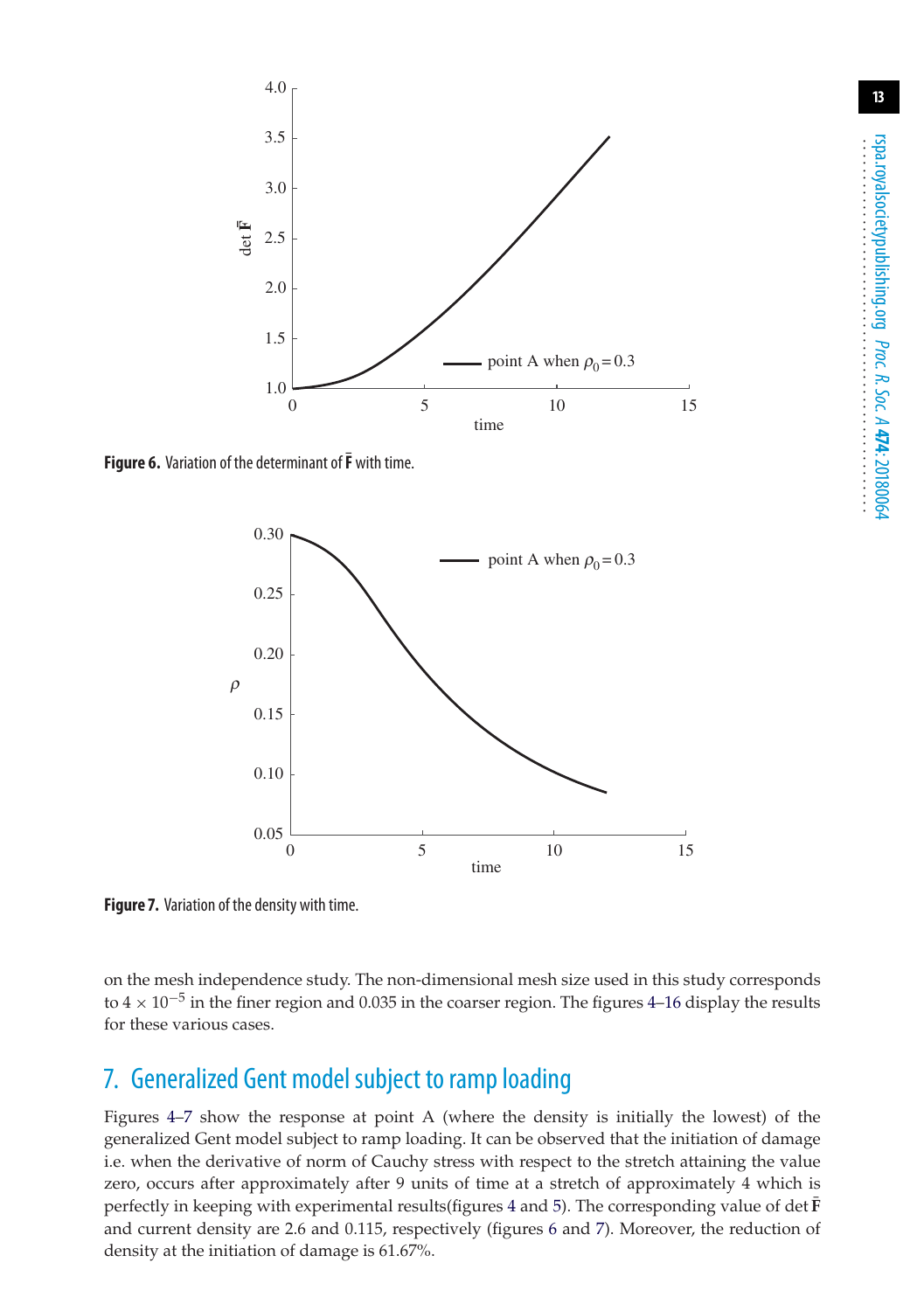**14**

<span id="page-13-0"></span>

<span id="page-13-2"></span>Figure 8. Variation of the norm of the stress tensor with time at point A. (Online version in colour.)



<span id="page-13-1"></span>**Figure 9.** Variation of the determinant of **F** with time at point A. (Online version in colour.)



**Figure 10.** Variation of the density with time at point A. (Online version in colour.)

### 8. Generalized Gent model subject to one- and two-step loading

The figures [8](#page-13-0)[–10](#page-13-1) portray the response of the generalized Gent model subject to one-step and two-step loading. Around 4 and 6 units of time, one- and two-step loadings reach the maximum nominal stress, respectively. But at point A the latter showed a lower value for the norm for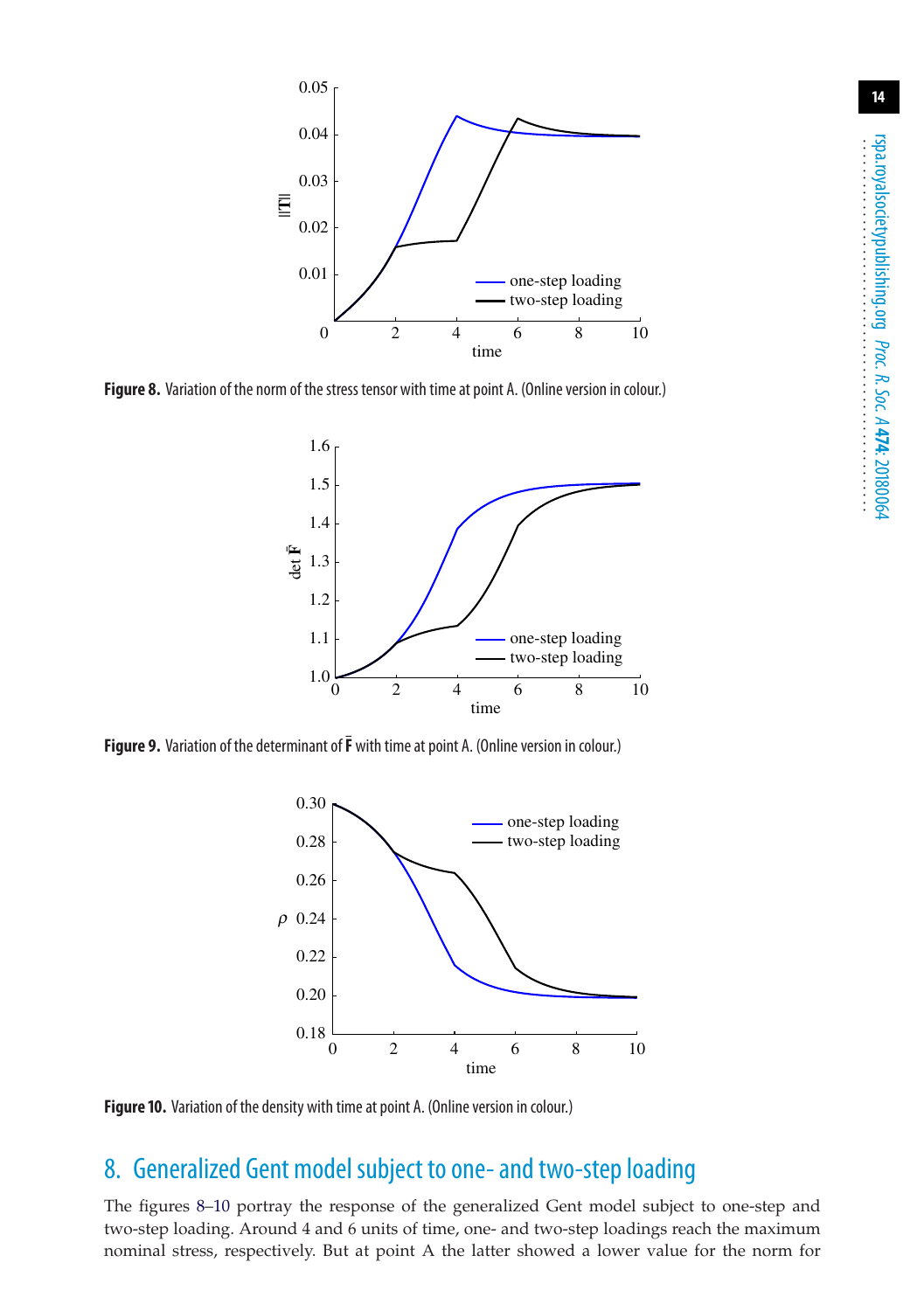<span id="page-14-0"></span>

<span id="page-14-1"></span>**Figure 11.** Variation of the norm of the stress tensor with time.



**Figure 12.** Variation of the determinant of **F** with time.

the Cauchy stress that is imperceptible in the figure, the difference in the value being 1.1%. The percentage difference in the det  $\bar{F}$  and current density is 5.4 at 6 units of time (see figures [9](#page-13-2) and [10\)](#page-13-1). As the loading is held constant, det  $\bar{F}$  and the current density for both the loading conditions are 1.5 and 0.2, respectively.

### 9. Generalized Kelvin–Voigt model subject to ramp loading

The generalized Kelvin–Voigt model also exhibited behaviour similar to that displayed by the generalized Gent model when subjected to ramp loading, except for the magnitude of the stress (figures [11](#page-14-0)[–13\)](#page-15-0). At approximately 5.15 units of time, the derivative of the norm of the Cauchy stress with respect to stretch is zero and the corresponding det**F**¯ and current density are 1.5 and 0.2, respectively (figures [12](#page-14-1) and [13\)](#page-15-0). The reduction in density at 5.15 units of time is 33.33%.

### 10. Generalized Kelvin–Voigt subject to one- and two-step loading

The response of the generalized Kelvin–Voigt model subjected to one- and two-step loading are portrayed in figures [14](#page-15-1)[–16.](#page-16-0) As the nominal load is held constant, there is initially an increase in the norm of the Cauchy stress after which it reaches a constant value irrespective of the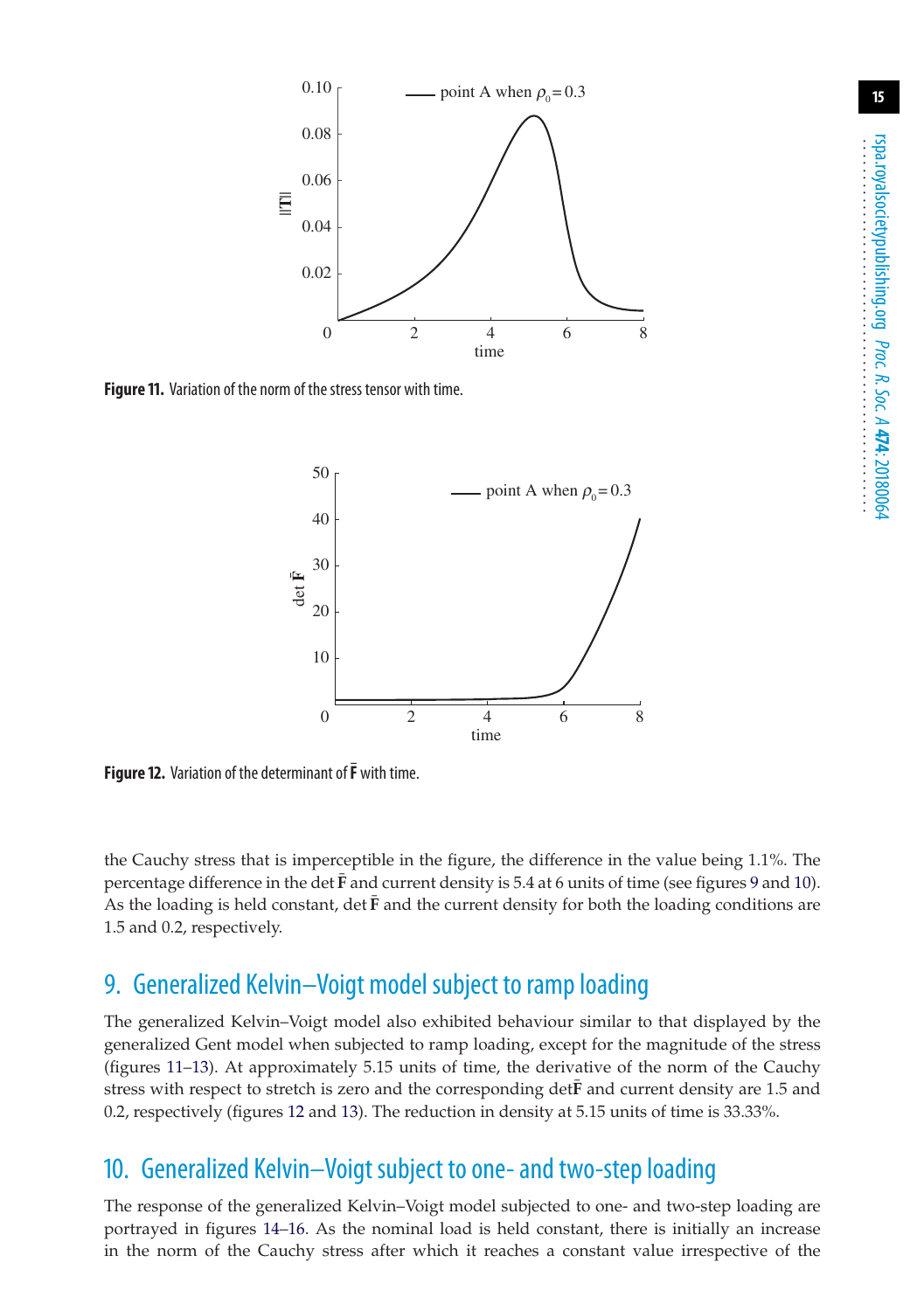<span id="page-15-0"></span>

<span id="page-15-1"></span>**Figure 13.** Variation of the density with time.



Figure 14. Variation of the norm of the stress tensor with time at point A. (Online version in colour.)



Figure 15. Variation of the determinant of F with time at point A. (Online version in colour.)

type of loading. This variation, after the load is held constant, also resulted in an increase in det  $\bar{F}$  and decrease in the current density. The difference between the maximum values for the det  $\bar{F}$  for the one- and two-step loading is 0.4%. The long-term response when the nominal **16**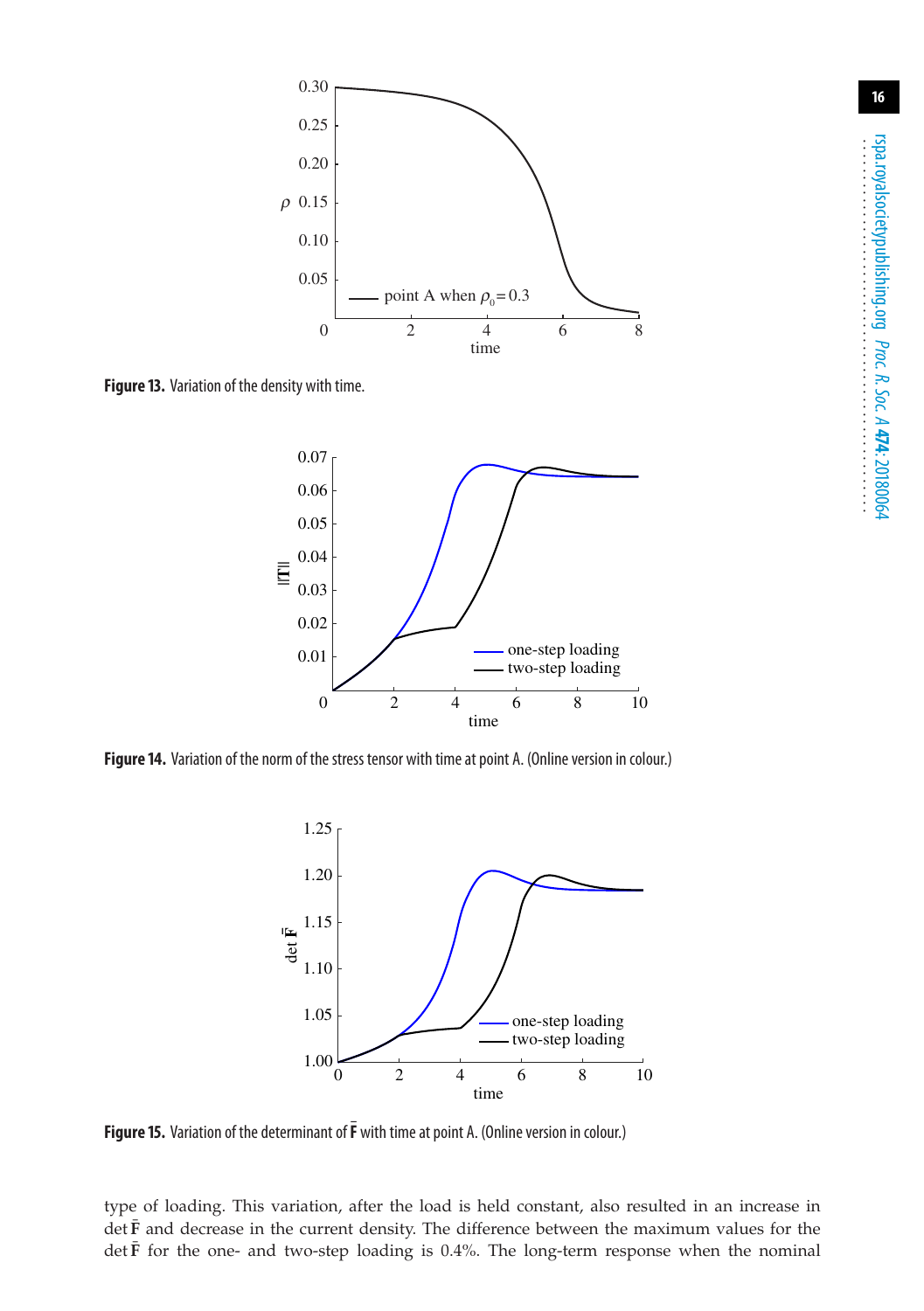<span id="page-16-0"></span>

**Figure 16.** Variation of the density with time at point A. (Online version in colour.)

load is held constant is similar to that for the generalized Gent model. At 10 units of time, det  $\bar{F}$  and current density are 1.185 and 0.253, respectively, which is the same for both the loading conditions.

### 11. Conclusion

We have extended our earlier studies regarding the development of a methodology for the initiation of damage for compressible elastic bodies, to the class of compressible viscoelastic bodies. Recognizing that damage is triggered by inhomogeneity and that the initiation is best characterized by means of physically meaningful quantities that are completely determined in the current configuration of the body, we carry out our study based on the density being the physical parameter that determines the onset of damage. We assume that damage starts when the derivative of the magnitude of the Cauchy stress with respect to the stretch becomes negative. At such a state, the body's load-carrying capacity starts to decrease, the signal that the body is starting to get damaged. Our results are in keeping with our earlier study on elastic bodies (see Alagappan *et al.* [\[1\]](#page-17-0)) in that the stretch ratio at which damage is initiated in the two studies are close. The previous study of Alagappan *et al.* [\[1\]](#page-17-0) used a model proposed by Gent [\[11\]](#page-17-10) to describe elastic bodies, and the damage initiation criterion that they proposed agreed well with the experiments of Gent & Lindley [\[10\]](#page-17-4). However, modelling rubber as an elastic body is an idealization as it is well known that its response is viscoelastic. In view of this fact, the results established in this work can also be compared against the experiments of Gent [\[11\]](#page-17-10) on rubber, and the results provide good agreement with the experiments. It is possible to get even better agreement by fine-tuning the model, but our interest is in showing that the damage initiation criterion based on a physically meaningful parameter rather than ad hoc damage parameters is worthwhile and useful.

Data accessibility. This work does not have any experimental data.

Authors' contributions. P.A. was involved in the development of the governing equations and carried out all the numerical computations. K.R.R. suggested the problem and the theoretical framework within which to study it and supervised the solution of the problem. K.K. helped in the formulation of the boundary value problems and the development of the governing equations. All the authors were involved in the write-up and presentation of the problem.

Competing interests. None.

Funding. K.R.R. thanks the National Science Foundation and the Office of Naval Research for support of this work.

Acknowledgements. K.R.R. thanks the National Science Foundation and the Office of Naval Research for support of this work.